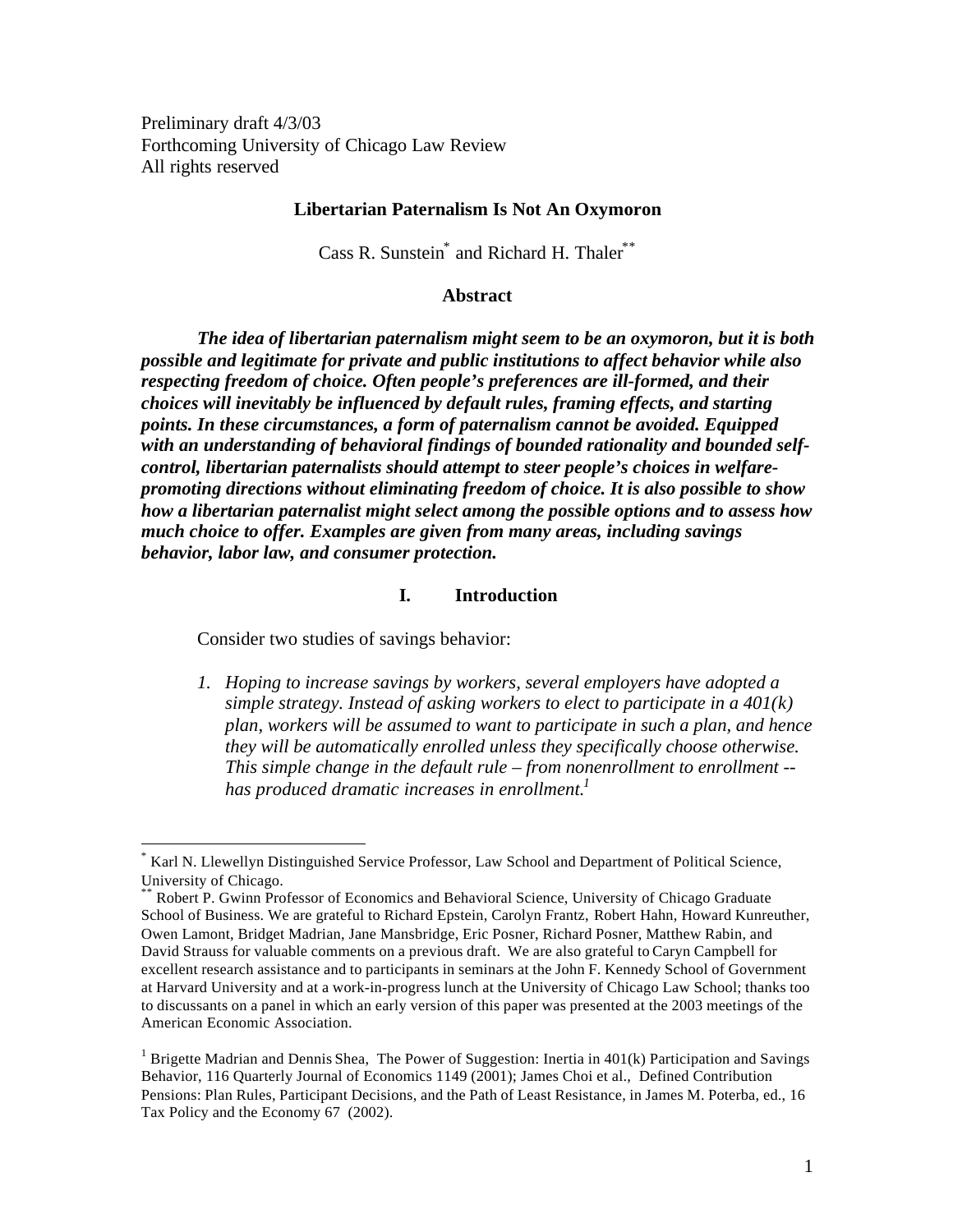*2. Rather than changing the default rule, some employers have provided their employees with a novel option: Allocate a portion of their future wage increases to savings. Employees who choose this plan are free to opt out at any time. A large number of employees have agreed to try the plan, and only a few have opted out. The result has been to produce significant increases in savings rates.<sup>2</sup>*

Libertarians embrace freedom of choice, and so they deplore paternalism.<sup>3</sup> Paternalists are thought to be deeply skeptical of freedom of choice and to deplore libertarianism.<sup>4</sup> According to the conventional wisdom, libertarians cannot possibly embrace paternalism. The idea of libertarian paternalism seems to be a contradiction in terms.

Generalizing from the two studies just described, we intend to unsettle the conventional wisdom here. We elaborate a form of paternalism, libertarian in spirit, that should be acceptable to those who are firmly committed to freedom of choice on grounds of either autonomy or welfare.<sup>5</sup> Indeed, we urge that libertarian paternalism provides a basis for both understanding and rethinking a number of areas of contemporary law, including those aspects that deal with worker welfare, consumer protection, and the family.<sup>6</sup> In the process of defending these claims, we intend to make some objections to widely held beliefs about both freedom of choice and paternalism.<sup>7</sup> Our emphasis is on the fact that in many domains, people lack clear, stable, or well-ordered preferences. What they choose is a product of framing effects, starting points, and default rules, leaving the very meaning of the term "preferences" unclear.

Consider the question whether to undergo a risky medical procedure. When people are told, "Of those who have this procedure, 90 percent are alive after five years," they are far more likely to agree to the procedure than when they are told, "Of those who

<sup>2</sup> Richard H. Thaler and Shlomo Benartzi, Save More Tomorrow: Using Behavioral Economics to Increase Employee Saving, Journal of Political Economy (forthcoming 2003).

<sup>3</sup> See, e.g., David Boaz, Libertarianism: A Primer (1998).

<sup>&</sup>lt;sup>4</sup> See, e.g., Robert Goodin, Permissible Paternalism: In Defense of the Nanny State, 1 The Responsive Community 42 (1991).

 $<sup>5</sup>$  A very brief companion essay, intended for an economic audience and not dealing with law, investigates</sup> some of the issues explored here. See Richard H. Thaler and Cass R. Sunstein, Libertarian Paternalism, Am Econ Rev (forthcoming).

 $6$  Our defense of libertarian paternalism is closely related to the arguments for "asymmetrical paternalism," illuminatingly discussed in Colin Camerer, Samuel Issacharoff, George Loewenstein, Ted O'Donoghue, and Matthew Rabin, Regulation for Conservatives:Behavioral Economics and the Case for Asymmetric Paternalism (unpublished draft, 2002). Camerer et al. urge that governments should consider a weak form of paternalism, a form that attempts to help those who make mistakes, while imposing minimal costs on those who are fully rational. Our paper, written in parallel, has similar motivations, though libertarian paternalism may or may not be asymmetric in the sense identified by Camerer and his coauthors.

<sup>7</sup> See, e.g., Dennis Thompson, Political Ethics and Public Office 154-5 (1990), which lists three criteria for justified paternalism: impaired judgment, temporary and reversible intervention, and preventing a serious and irreversible harm. We think that this account points in many sensible directions, but it neglects the inevitable effects of default rules, starting points, and framing effects on choices.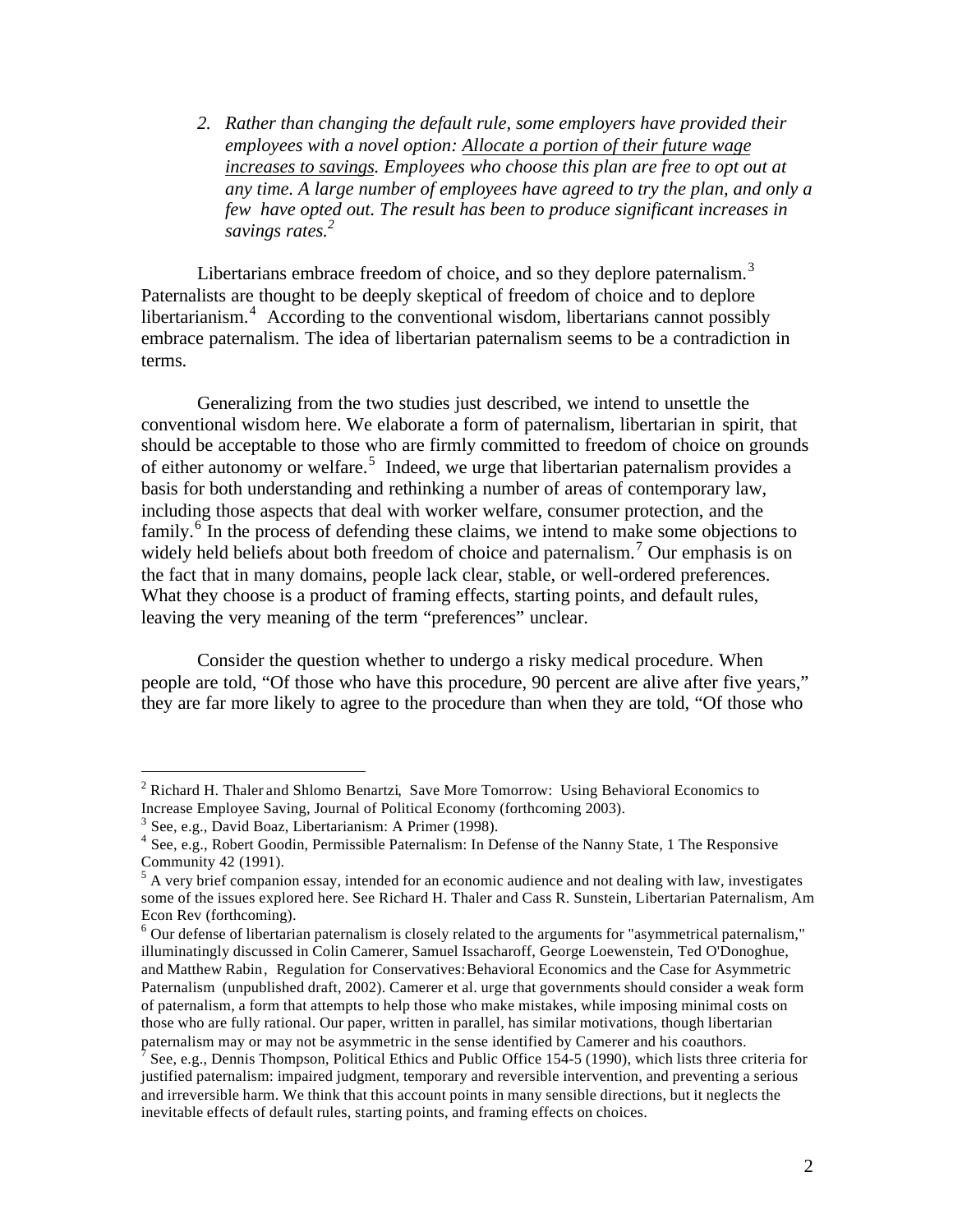have this procedure, 10 percent are dead after five years.<sup>8</sup> What, then, are the patient's "preferences" with respect to this procedure? Experience might be expected to solve this problem, but doctors too are vulnerable to this framing effect.<sup>9</sup> Or return to the question of savings for retirement. It is now clear that if an employer requires employees to make an affirmative election in favor of savings, with the default rule devoting 100 percent of wages to current income, the level of savings will be far lower than if the employer adopts an automatic enrollment program, from which employees are freely permitted to opt out.<sup>10</sup> Can workers then be said to have well-defined preferences about how much to save? This simple example can be extended to many situations involving the behavior of workers and consumers.

As the savings problem illustrates, the design features of both legal and organizational rules have surprisingly powerful influences on the choices made by those affected. We urge that such rules should be chosen with the explicit goal of improving the welfare of the people affected by them. The libertarian aspect of our strategies lies in the straightforward insistence that in general, people should be free to opt out of specified arrangements if they choose to do so. Hence we do not aim to defend any approach that blocks individual choices. The paternalistic aspect consists in the claim that it is legitimate for private and public institutions to attempt to influence people's behavior even when third party effects are absent. In other words, we argue for self-conscious efforts, by private and public institutions, to steer people's choices in directions that will improve their own welfare. In our understanding, a policy therefore counts as "paternalistic" if it attempts to influence the choices of affected parties in a way that will make choosers better off.<sup>11</sup> Drawing on some well-established findings in behavioral economics and cognitive psychology, we emphasize the possibility that in some cases individuals make inferior decisions in terms of their own welfare -- decisions that they would change if they had complete information, unlimited cognitive abilities, and no lack of willpower.<sup>12</sup> In fact the notion of libertarian paternalism might be complemented by that of libertarian benevolence, by which starting points, framing effects, and default rules are enlisted in the interest of vulnerable third parties, and we shall devote some discussion to this possibility.

Libertarian paternalism is a relatively weak and nonintrusive type of paternalism, because choices are not blocked or fenced off. In its most cautious forms, libertarian paternalism imposes trivial costs on those who seek to depart from the planner's preferred option. But the approach we recommend nonetheless counts as paternalistic, because private and public planners are not trying to track people's anticipated choices, but are self-consciously attempting to move people in directions that will promote their welfare. Some libertarians are likely to have little or no trouble with our endorsement of paternalism for private institutions; their chief objection is to paternalistic law and

 $^9$  Id.

<sup>&</sup>lt;sup>8</sup> See Donald Redelmeier, Paul Rozin, and Daniel Kahneman, Understanding Patients' Decisions, 270 JAMA 72, 73 (1993).

 $10^{10}$  See below for details.

 $11$  For a similar definition, see Donald VanDeVeer, Paternalistic Intervention 22 (1986).

 $12$  Bounded rationality and bounded will-power are described in Christine Jolls et al., A Behavioral Approach to Law and Economics, 50 Stan L Rev. 1471, 1477-79 (1998).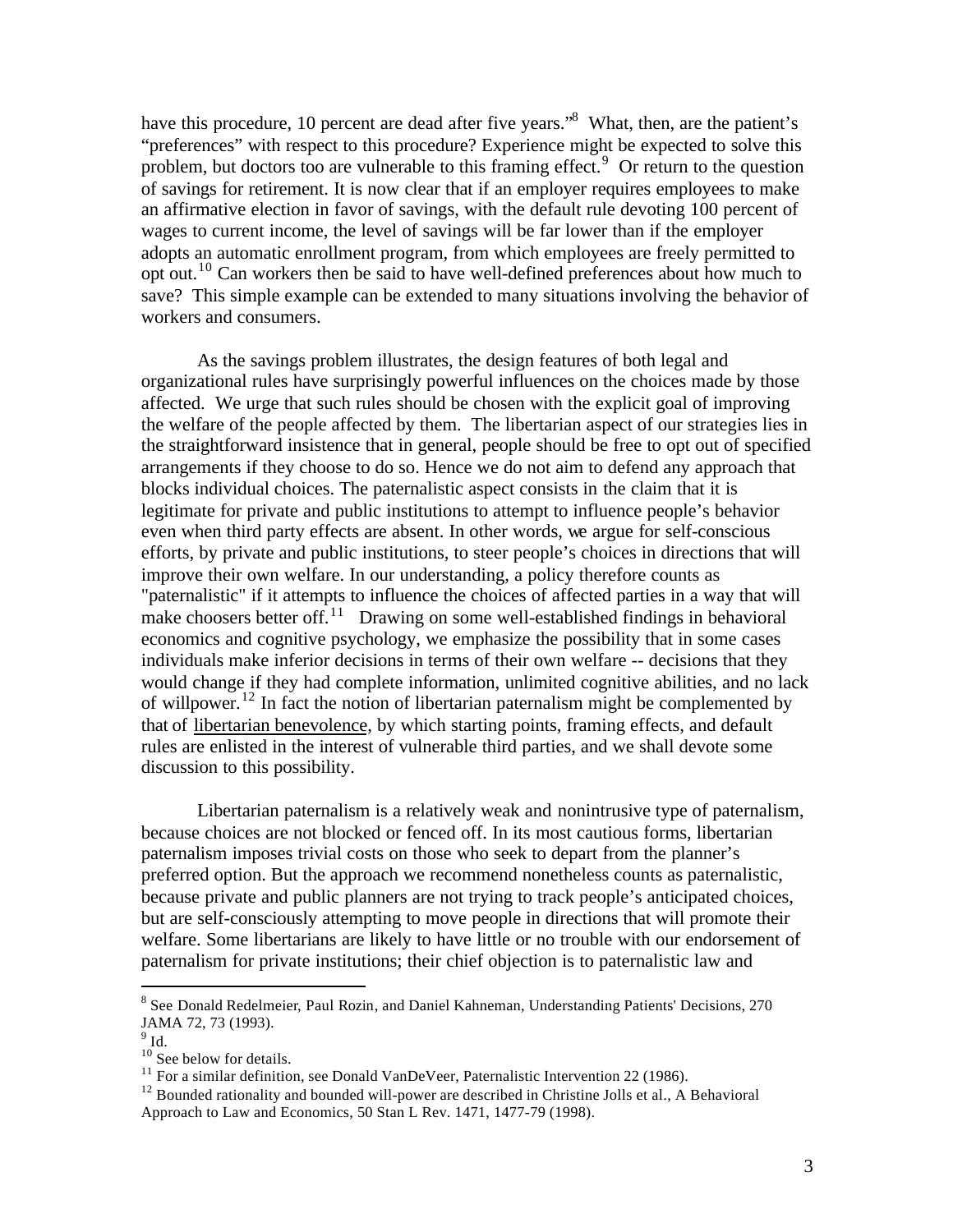government. But as we shall show, the same points that support welfare-promoting private paternalism apply to government as well. It follows that one of our principal targets is the dogmatic anti-paternalism of numerous analysts of law, including many economists and economically oriented lawyers. We believe that this dogmatism is based on a combination of a false assumption and two misconceptions.<sup>13</sup>

The false assumption is that almost all people, almost all of the time, make choices that are in their best interest or at the very least are better, by their own lights, than the choices that would be made by third parties. This claim is either tautological, and therefore uninteresting, or testable. We claim that it is testable and false, indeed obviously false. Indeed we do not believe that anyone believes it on reflection. Suppose that a chess novice were to play a game of chess against an experienced player. Predictably the novice would lose precisely because he made inferior choices, choices that could easily be improved by some helpful hints. More generally, how well people choose is an empirical question, one whose answer is likely to vary across domains.<sup>14</sup> As a first approximation, it seems reasonable to say that people make better choices in contexts in which they have experience and good information (say, choosing ice-cream flavors) than in contexts in which they are inexperienced and ignorant (say, choosing among medical treatments or investment options). So long as people are not choosing perfectly, it is at least possible that some policy could make them better off by improving their decisions.

The first misconception is that there are viable alternatives to paternalism. In many situations, some organization or agent *must* make a choice that will affect the behavior of some other people. There is, in those situations, no alternative to a kind of paternalism -- at least in the form of an intervention that affects what people choose. We are emphasizing, then, the possibility that people's preferences, in certain domains and across a certain range, do not predate the choices made by planners.<sup>15</sup> The point applies

<sup>&</sup>lt;sup>13</sup> See, e.g., Richard Epstein, In Defense of the Contract At Will, 51 U Chi L Rev 947 (1984). For a similar complaint, see Ted O'Donoghue and Matthew Rabin, Studying Optimal Paternalism, As Illustrated by a Model of Sin Taxes, Am. Econ. Rev. (forthcoming 2003): [E]conomists deserve to be taken seriously in some policy debates only if we get more serious about notions of when and how people do and don't pursue their own best interests. To best contribute to debates over regulating private financial decisions, we should study when financial decisions are based on fallacious statistical reasoning and study when selfcontrol problems lead people to borrow too heavily; to best contribute to debates over teenage smoking, we ought to consider reasons to believe that teenagers might become smokers against their own long-run best interest."

<sup>&</sup>lt;sup>14</sup> In some areas, of course, it will be difficult to reach uncontroversial conclusions on the basis of empirical study alone, because contested judgments of value are in the background. Do people choose well if they choose to marry young, or do they choose better if they cohabit for a long time before marrying? Do young, unmarried women choose well if they choose abortion? Empirical issues are highly relevant here, but they will hardly resolve all social disputes on these questions. We are not attempting to say anything controversial about welfare here, or to take sides in reasonable disputes about how to understand that term. For discussion, see Amartya Sen, Development As Freedom (1999); Well-Being: The Foundations of Hedonic Psychology (Daniel Kahneman et al. eds. 1998).

<sup>&</sup>lt;sup>15</sup> For claims to this effect, see Russell Korobkin, The Status Quo Bias and Contract Default Rules, 83 Cornell L. Rev. 608 (1998); Cass R. Sunstein, Endogenous Preferences, Environmental Law, 22 J. Legal Stud. 217 (1993). Important qualifications come from Robert Ellickson, Order Without Law (1992), discussing settings in which people organize their affairs without reference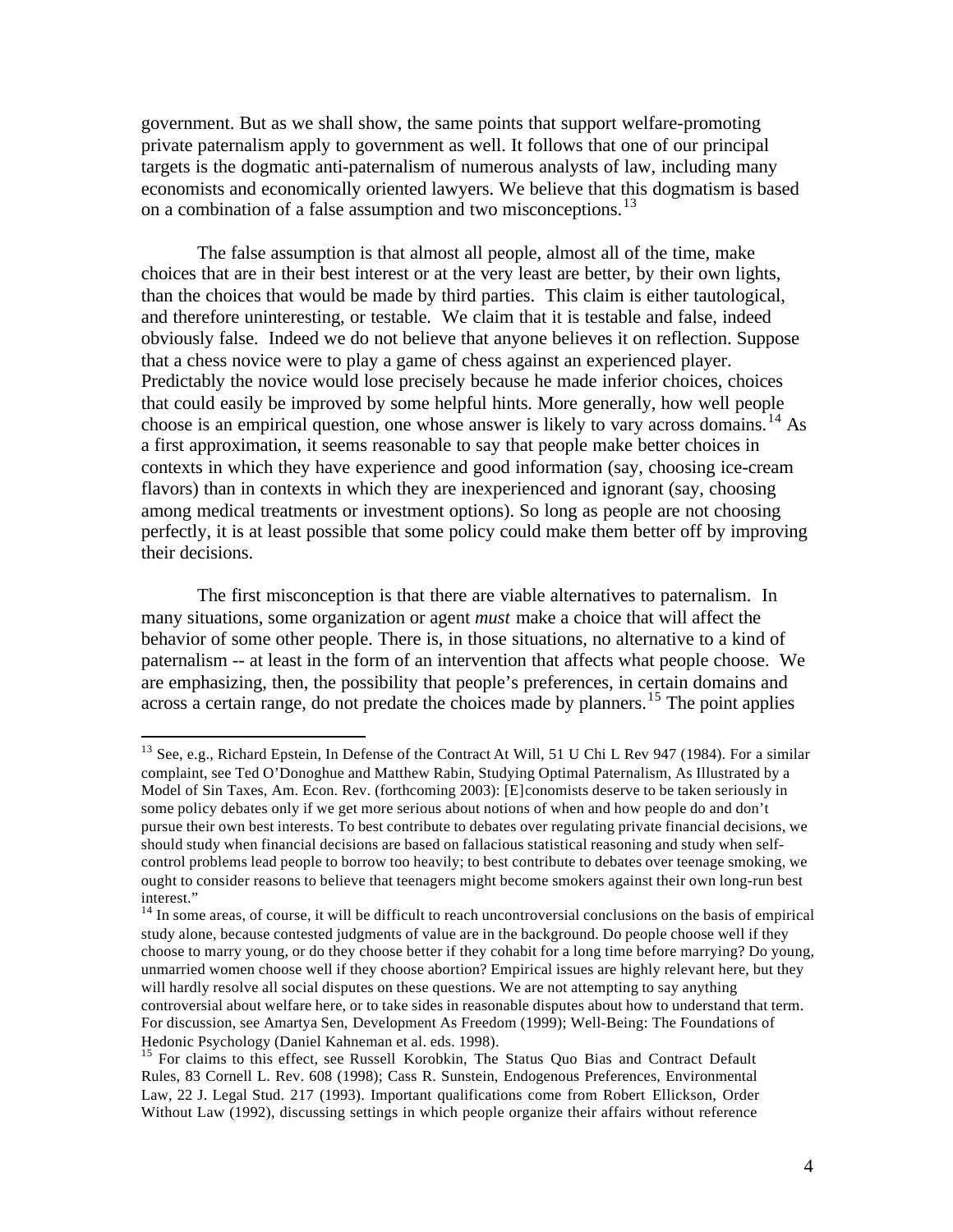to both private and public actors, and hence to those who design legal rules as well as to those who serve consumers. As a simple example, consider the cafeteria at some organization. The cafeteria must make a multitude of decisions, including which foods to serve, which ingredients to use, and in what order to arrange the choices. Suppose that the director of the cafeteria notices that its customers have a tendency to choose more of the items that are presented earlier in the line. How should the director decide in what order to present the items? To simplify, consider some alternative strategies that the director might adopt in deciding which items to "feature" early in the line:

- 1. She could make choices that she thinks would make the customers best off, all things considered.
- 2. She could make choices at random.
- 3. She could choose those items that she thinks would make the customers as obese as possible.
- 4. She could give consumers what she thinks they would choose on their own.

Option 1 appears to be paternalistic, but would anyone advocate options 2 or 3? Option 4 is what anti-paternalists would favor, but it is much harder to implement than it might seem. Across a certain domain of possibilities, consumers will often lack wellformed preferences, in the sense of preferences that are firmly held and preexist the directors' own choices about how to order the relevant items. If the arrangement of the alternatives has a significant effect on the selections the customers make, then their true "preferences" do not formally exist.

Of course market pressures will impose a discipline on the choices of cafeteria directors, and to that extent, those directors must indeed provide people with what they want. A cafeteria who faces competition and offers healthy but terrible-tasting food is unlikely to do well. But some of the time, market success will come not from tracking people's ex ante preferences, but from providing goods and services that turn out, in practice, to promote their welfare, all things considered. Consumers might be surprised by what they end up liking; indeed, their preferences might change as a result of consumption. <sup>16</sup> And in some cases, the discipline imposed by market pressures will nonetheless allow the director a great deal of room to maneuver, because people's preferences are not well-formed across the relevant domains.

Some libertarians will happily accept this point for private institutions. Their objection will be to government efforts to reject choice in the name of welfare. Skepticism about government might be based on the fact that governments are disciplined less or perhaps not at all by market pressures. Or such skepticism might be based on the fear that parochial interests will drive government in their preferred directions (the public choice problem<sup>17</sup>). We agree that for government, the risks of mistake and overreaching are real and sometimes serious. But governments, no less than cafeterias (which

to law. But even with those qualifications, there is no objection to libertarian paternalism; in the contexts explored by Ellickson, the default rule is irrelevant, not harmful.

<sup>16</sup> See Gary Becker, Accounting for Tastes (1997).

<sup>&</sup>lt;sup>17</sup> For a classic illustration, see Bruce A. Ackerman and William T. Hassler, Clean Coal/Dirty Air (1983).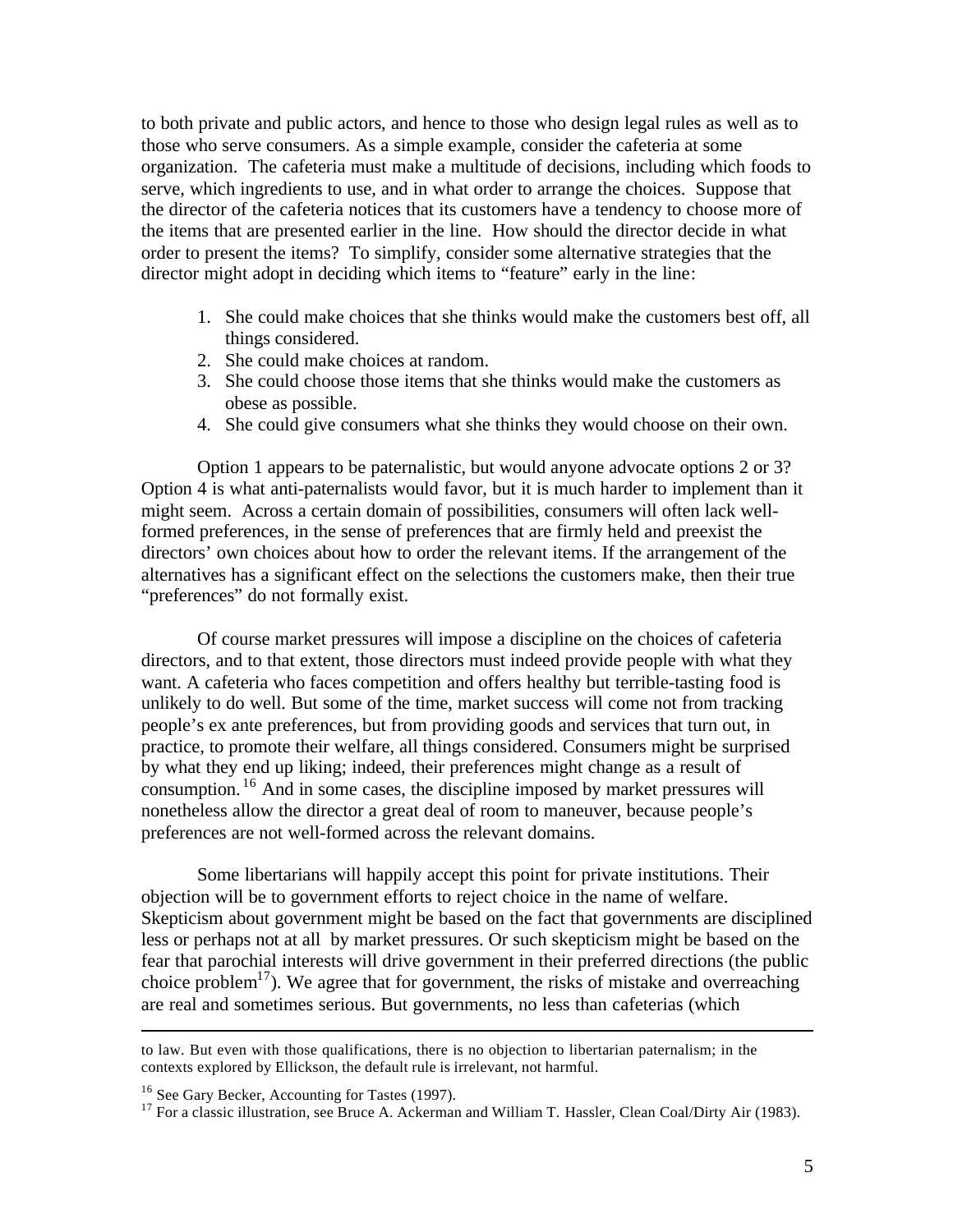governments frequently run), have to provide starting points of one or another kind; this is not avoidable. As we shall emphasize, they do so every day through the rules of contract and tort, in a way that inevitably affects some preferences and choices.<sup>18</sup> In this respect, the antipaternalist position is unhelpful, a literal nonstarter.

The second misconception is that paternalism always involves coercion. As the cafeteria example illustrates, the choice of the order in which to present food items does not coerce anyone to do anything, yet one might prefer some orders to others on grounds that are paternalistic in the sense that we understand the term. Would anyone object to putting the fruit and salad before the desserts at an elementary school cafeteria if the result was to increase the consumption ratio of apples to Twinkies? Is this question fundamentally different if the customers are adults? Since no coercion is involved, we think that some types of paternalism should be acceptable to even the most ardent libertarian. In the important domain of savings behavior, we shall offer a number of illustrations. To those antilibertarians who are suspicious of freedom of choice and would prefer to embrace welfare instead, we urge that it is often possible for paternalistic planners to make common cause with their libertarian adversaries, by adopting policies that promise to promote welfare but that also make room for freedom of choice. To confident planners, we suggest that the risks of confused or ill-motivated plans are reduced if people are given the opportunity to reject the planner's preferred solutions.

The thrust of our argument is that the term paternalistic should not be considered pejorative, just descriptive. Once it is understood that some organizational decisions are inevitable, that a form of paternalism cannot be avoided, and that the alternatives to paternalism (such as choosing options to make people worse off) are unattractive, we can abandon the less interesting question of whether to be paternalistic or not, and turn to the more constructive question of how to choose among the possible choice-influencing options. To this end we make two general suggestions about how to think about these problems. First, programs should be designed using a type of cost-benefit analysis, one in which a serious attempt is made to measure the costs and benefits of outcomes (rather than estimates of willingness to pay). Choosers should be given more choices if the benefits exceed the costs. Second, some results from the psychology of decision making should be used to provide some ex ante guidelines to support reasonable judgments about when consumers will gain most by choosing for themselves. We argue that those who are generally inclined to oppose paternalism should consider these suggestions uncontroversial.

The remainder of this Article is organized as follows. In Part II, we briefly support the claim that people's choices might not promote their own welfare. Part III, in some ways the conceptual heart of the Article, asks whether a form of paternalism is inevitable. We suggest that because of the likely effects of default rules, framing effects, and starting points on choices and preferences, paternalism, at least in a weak sense, is impossible to avoid. To be sure, planners can try to avoid paternalism by coercing people

<sup>&</sup>lt;sup>18</sup> See Russell Korobkin, The Status Quo Bias and Contract Default Rules, 83 Cornell L. Rev. 608 (1998).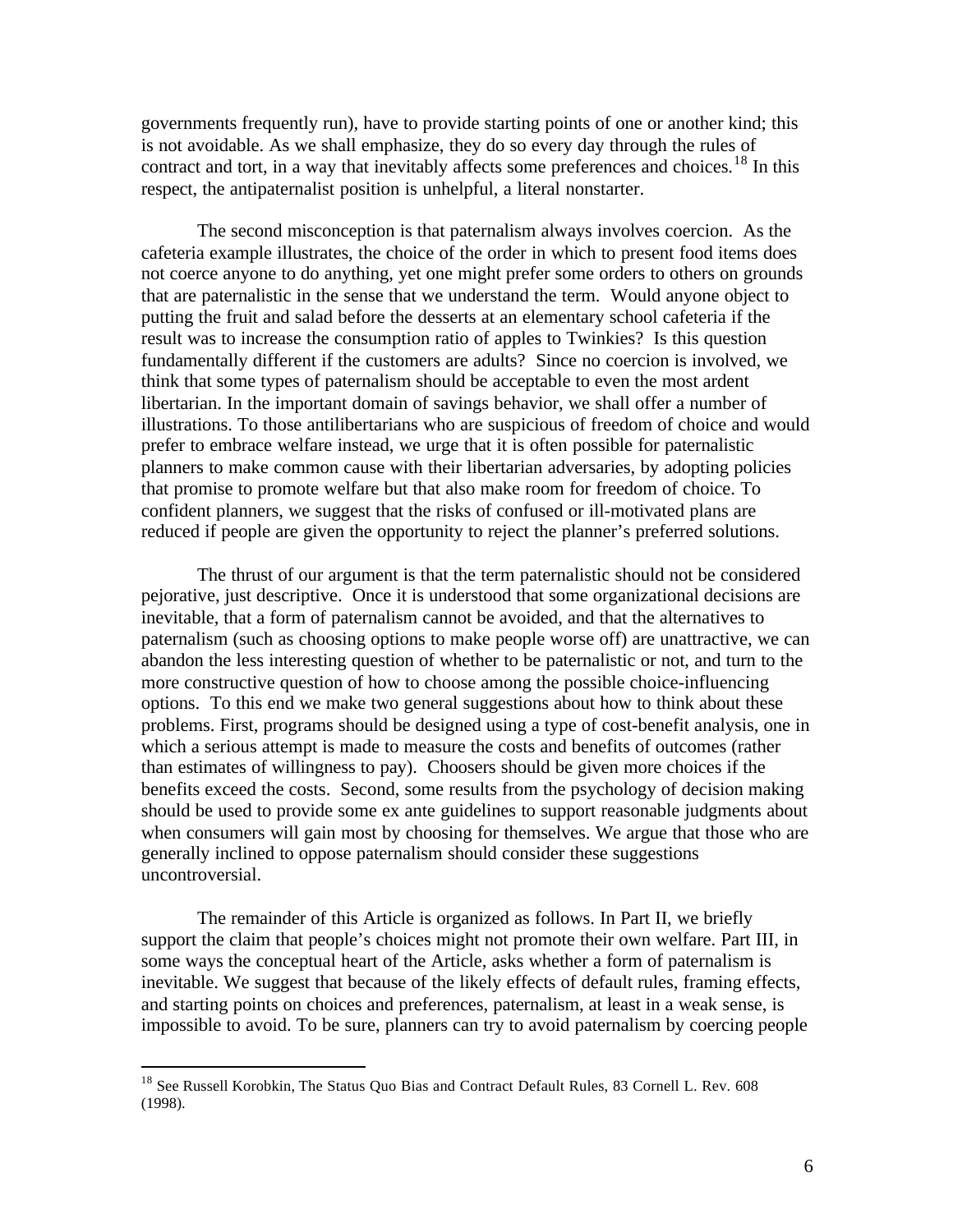to make choices, but sometimes people will resist that coercion (which is along one dimension paternalistic too, simply because people sometimes do not want to choose). Part IV investigates how a libertarian paternalist might select among the major options, including minimal paternalism, coerced choices, procedural constraints, and substantive constraints. Part V explores a large question: How much choice should be offered? We identify a set of questions that must be answered in order to know people's welfare is likely to be promoted or instead undermined by a large option set. Part VI explores objections.

### **II. The Rationality of Choices**

The presumption that individual choices should be respected is usually based on the claim that people do an excellent job of making choices, or at least that they do a far better job than third parties could possibly do.<sup>19</sup> As far as we can tell, there is little empirical support for this claim, at least if it is offered in this general form. Return to the issue of obesity. Rates of obesity in the United States are now approaching 20 percent and over 60 percent of Americans are considered either obese or overweight.<sup>20</sup> There is overwhelming evidence that obesity causes serious health risks, frequently leading to premature death.<sup>21</sup> It is quite fantastic to suggest that everyone is choosing the optimal

 $19$  It is usually, but not always, based on this assumption. Some of the standard arguments against paternalism rest not on consequences but on autonomy – on a belief that people are entitled to make their own choices even if they err. Thus John Stuart Mill, On Liberty, in John Stuart Mill, Utilitarianism, On Liberty, Considerations on Representative Government 73 (H.B. Acton ed. 1972), is a mix of autonomybased and consequentialist claims. Our principal concern here is with welfare and consequences, though as we suggest below, freedom of choice is sometimes an ingredient in welfare. We do not disagree with the view that autonomy has claims of its own, but we believe that it would be fanatical, in the settings that we discuss, to treat autonomy, in the form of freedom of choice, as a kind of trump, not to be overridden on consequentialist grounds. In any case the autonomy argument is undermined by the fact, discussed in section II, that sometimes preferences and choices are a function of given arrangements. Most important, we think that respect for autonomy is adequately accommodated by the libertarian aspect of libertarian paternalism, as discussed below.

We note as well that the complex relationship between preferences, choices, and autonomy is a large theme in the liberal tradition. See Jon Elster, Sour Grapes (1983); Don Herzog, Happy Slaves (1989). Sometimes it is emphasized that preferences and choices are a product of unjust background conditions, jeopardizing autonomy, and that when choices are a product of background injustice, respect for those choices need not promote autonomy. See Amartya Sen, Commodities and Capabilities (1986). Our discussion does not engage these issues, but there is a clear connection between such arguments, and claims about "adaptive preferences," see Elster, supra, and our emphasis on status quo bias and the endowment effect. See below.

 $^{20}$  http://www.cdc.gov/nccdphp/dnpa/obesity/trend/maps/. This represents a 61 percent increase in obesity between 1991 and 2000; 38.8 million Americans qualify as obese. See also AH Mokdad et al., The continuing epidemics of obesity and diabetes in the United States, 286 JAMA 1195 (2001) (discussing increase in obesity).

<sup>&</sup>lt;sup>21</sup> See, e.g., E.E. Calle et al. Body-mass Index and Mortality in a Prospective Cohort of U.S. adults,  $341$ New England Journal of Medicine 1095 (1999). According to the federal government, "Approximately 280,000 adult deaths in the United States each year are related to obesity. Several serious medical conditions have been linked to obesity, including type 2 diabetes, heart disease, high blood pressure, and stroke. Obesity is also linked to higher rates of certain types of cancer. Obese men are more likely than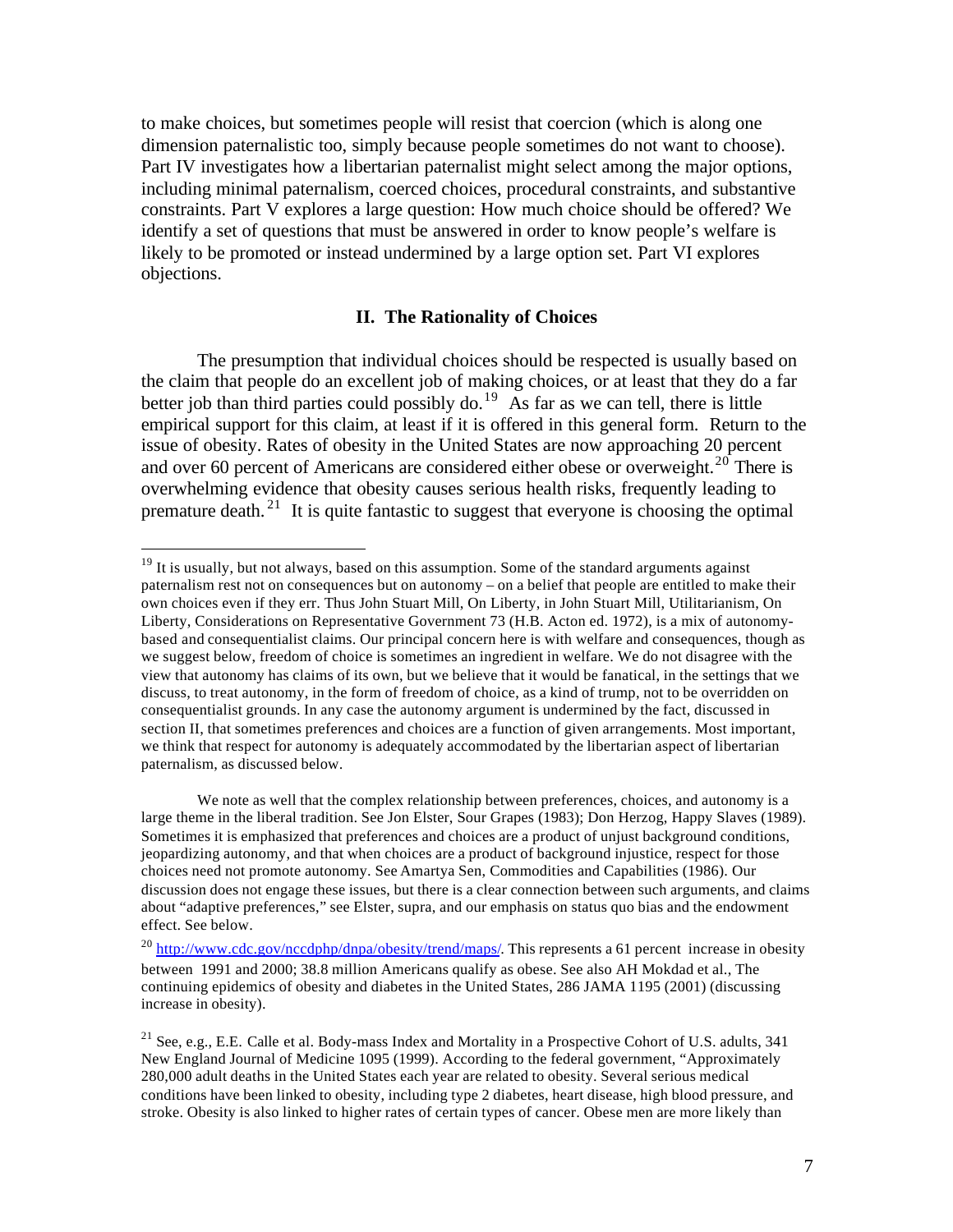diet, or a diet that is preferable to what might be produced with third party interference. Of course rational people care about the taste of food, not simply about health, but the claim that Americans are choosing diets *optimally* would be hard to support. What is true for diets is true as well for much other risk-related behavior, including smoking and drinking, which produce over 500,000 premature deaths each year.<sup>22</sup> In these circumstances, people's choices cannot reasonably be thought, in all domains, to maximally promote their well-being.

On a more scientific level, research by psychologists and economists over the past three decades has raised questions about the rationality of many judgments and decisions that individuals make. People fail to make forecasts that are consistent with Bayes' rule,<sup>23</sup> use heuristics that lead them to make systematic blunders,<sup>24</sup> exhibit preference reversals (that is, they prefer A to B *and* B to A),<sup>25</sup> suffer from problems of self-control,<sup>26</sup> and make different choices depending on the wording of the problem.<sup>27</sup> It is possible to raise questions about some of these findings and to think that people may do a better job of choosing in the real world than they do in the laboratory. But studies of actual choices reveal many of the same problems, even when the stakes are high.<sup>28</sup>

We do not intend to outline all of the relevant evidence here, but consider an illustration from the domain of savings behavior. Benartzi and Thaler investigate how

non-obese men to die from cancer of the colon, rectum, or prostate. Obese women are more likely than non-obese women to die from cancer of the gallbladder, breast, uterus, cervix, or ovaries." See http://www.niddk.nih.gov/health/nutrit/pubs/unders.htm#Healthrisks.

 $\overline{a}$ 

<sup>22</sup> See Cass R. Sunstein, Risk and Reason 8-9 (2002). For an interesting discussion, see Jonathan Gruber, Smoking's "Internalities," Regulation 52 (Winter 2002-2003).

 $^{23}$  See David Grether, Bayes' Rule as a Descriptive Model: The Representativeness Heuristic, 95 Quarterly Journal of Economics 537 (1980).

 $24$  See, e.g., Amos Tversky and Daniel Kahneman, Availability: A Heuristic for Judging Frequency and Probability, 5 Cog Psych 207 (1973); Amos Tversky and Daniel Kahneman, Judgment under Uncertainty: Heuristics and Biases, 185 Science 1124 (1974); Daniel Kahneman and Shane Frederick,

Representativeness Revisited: Attribute Substitution in Intuitive Judgment in Heuristics and Biases; The Psychology of Intuitive Judgment 49 (Thomas Gilovich et al. eds. 2002).

<sup>25</sup> See Richard Thaler, The Winner's Curse 79-91 (1992); in the legal context, see Cass R. Sunstein, Daniel Kahneman, David Schkade, and Ilana Ritov, Predictably Incoherent Judgments, 54 Stan L Rev. 1153 (2002).

 $^{26}$  Shane Frederick, Ted O'Donoghue and George Loewenstein, Time Discounting and Time Preference: A Critical Review , 40 Journal of Economic Literature 351 (2002).

<sup>27</sup> See Colin Camerer, Prospect Theory in the Wild, in Choices, Values, and Frames 294-95 (Daniel Kahneman and Amos Tversky eds. 2000); Eric Johnson et al., Framing, Probability Distortions, and Insurance Decisions, in id. at 224, 238.

<sup>28</sup> For evidence that heuristics and biases operate in the real world, even when dollars are involved, see Werner F. M. De Bondt and Richard H. Thaler, Do Security Analysts Overreact? 80 American Economic Review 52 (1990) ; Robert Shiller, Irrational Exuberance 136-147 (2000) (discussing anchoring and overconfidence in market behavior); Colin Camerer and Robin Hogarth, The Effects of Financial Incentives in Experiments, 19 J. Risk and Uncertainty 7 (1999), which finds that financial incentives have never eliminated anomalies or persistent irrationalities. See also Colin Camerer , Behavioral Game Theory 60-62 (2003), finding little effects from increased stakes in ultimatum games (designed to test the hypothesis that people are self-interested), and adding: "If I had a dollar for every time an economist claimed that raising the stakes would drive ultimatum behavior toward self-interest, I'd have a private jet on standby all day." Id. at 60.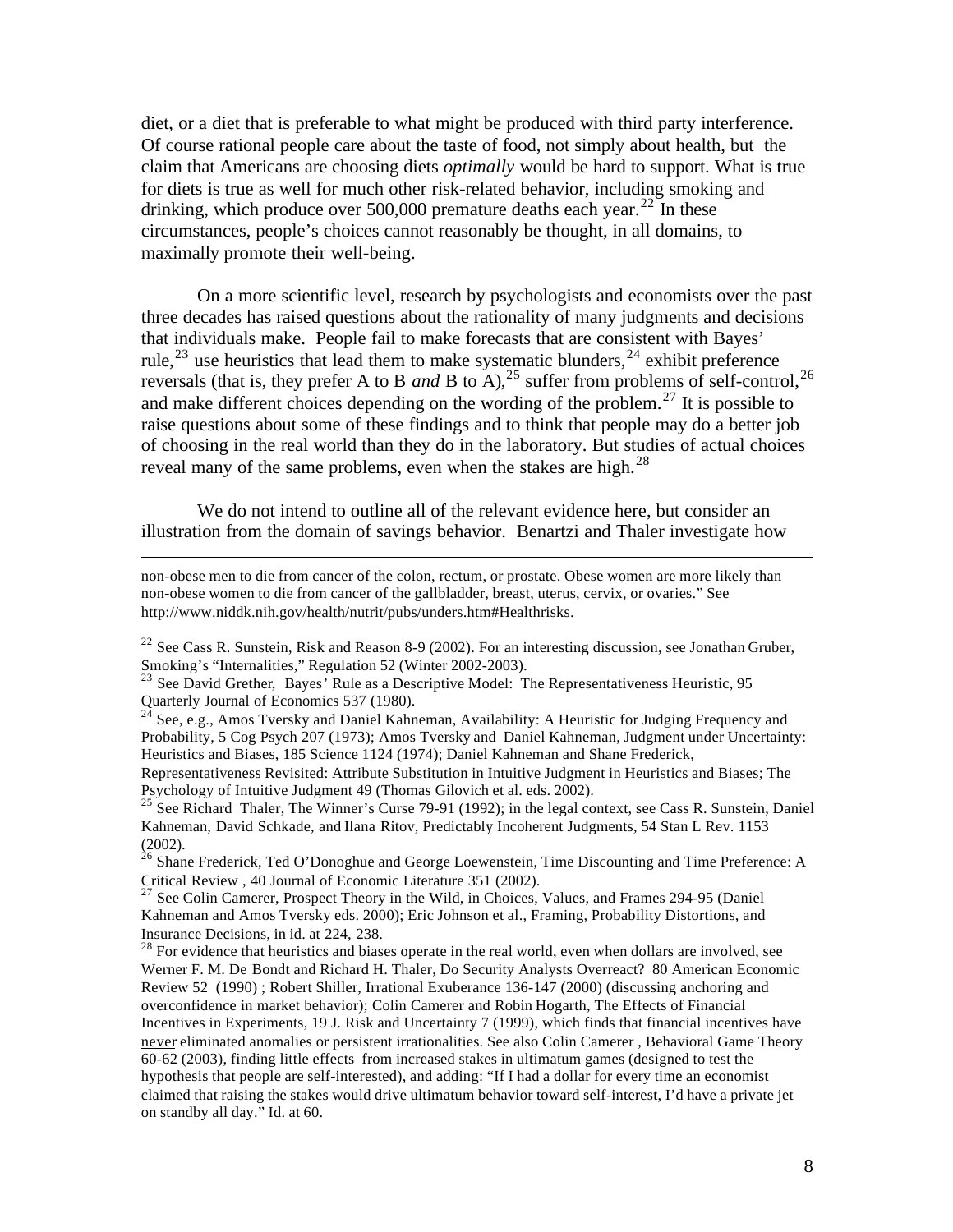much investors like the portfolios they have selected in their defined contribution savings plans.<sup>29</sup> Employees volunteered to share their portfolio choices with the investigators (by bringing a copy of their most recent statement to the lab). They were then shown the probability distributions of expected retirement income for three investment portfolios simply labeled A, B and C. Unbeknownst to the subjects, the three portfolios were their own and portfolios mimicking the average and median choices of their fellow employees. The distributions of expected returns were computed using the software of Financial Engines, the financial information company founded by William Sharpe. On average, the subjects rated the average portfolio equally with their own portfolio, and judged the median portfolio to be significantly more attractive than their own.<sup>30</sup> Indeed, only 20 percent of the subjects preferred their own portfolio to the median portfolio. $31$ Apparently, people do not gain much, by their own lights, from choosing investment portfolios for themselves.

Or consider people's willingness to take precautions. In general, the decision to buy insurance for natural disasters is a product not of a systematic inquiry into either costs and benefits, but of recent events. $32$  If floods have not occurred in the immediate past, people who live on flood plains are far less likely to purchase insurance.<sup>33</sup> In the aftermath of an earthquake, the level of insurance for earthquakes rises sharply – but it declines steadily from that point, as vivid memories recede.<sup>34</sup> Findings of this kind do not establish that people's choices are usually bad or that third parties can usually do better. But they do show that some of the time, people do not choose wisely even when the stakes are high.

It is true that people sometimes respond to their own bounded rationality, for example by hiring agents or by delegating decisions to others.<sup>35</sup> It is also true that learning frequently occurs and enables people to overcome their own limitations. But many of the most important decisions people make (e.g., buying a home, choosing a spouse) are made infrequently and typically without the aid of impartial experts. The possibilities of delegation and learning are insufficient to ensure that people's choices always promote their welfare or that they always do better than third parties would. In any event our emphasis here is not on blocking choices, but on strategies that move people in welfare-promoting directions while also allowing freedom of choice. Evidence of bounded rationality, and of problems of self-control, is sufficient to suggest that such strategies are worth exploring. Of course many people value freedom of choice as an end in itself, but they should not object to approaches that preserve that freedom while also promising to improve people's lives.<sup>36</sup>

<sup>&</sup>lt;sup>29</sup> See Shlomo Benartzi and Richard Thaler, How Much is Investor Autonomy Worth?, 57 Journal of Finance 1593 (2002).

 $30$  Id.

 $^{31}$  Id.

<sup>32</sup> Paul Slovic, The Perception of Risk 40 (2000).

<sup>33</sup> Id.

 $34$  Id.

<sup>35</sup> See Cass R. Sunstein and Edna Ullmann-Margalit , Second-Order Decisions, 110 Ethics 5 (1999).

<sup>&</sup>lt;sup>36</sup> See note supra (discussing freedom of choice as part of autonomy).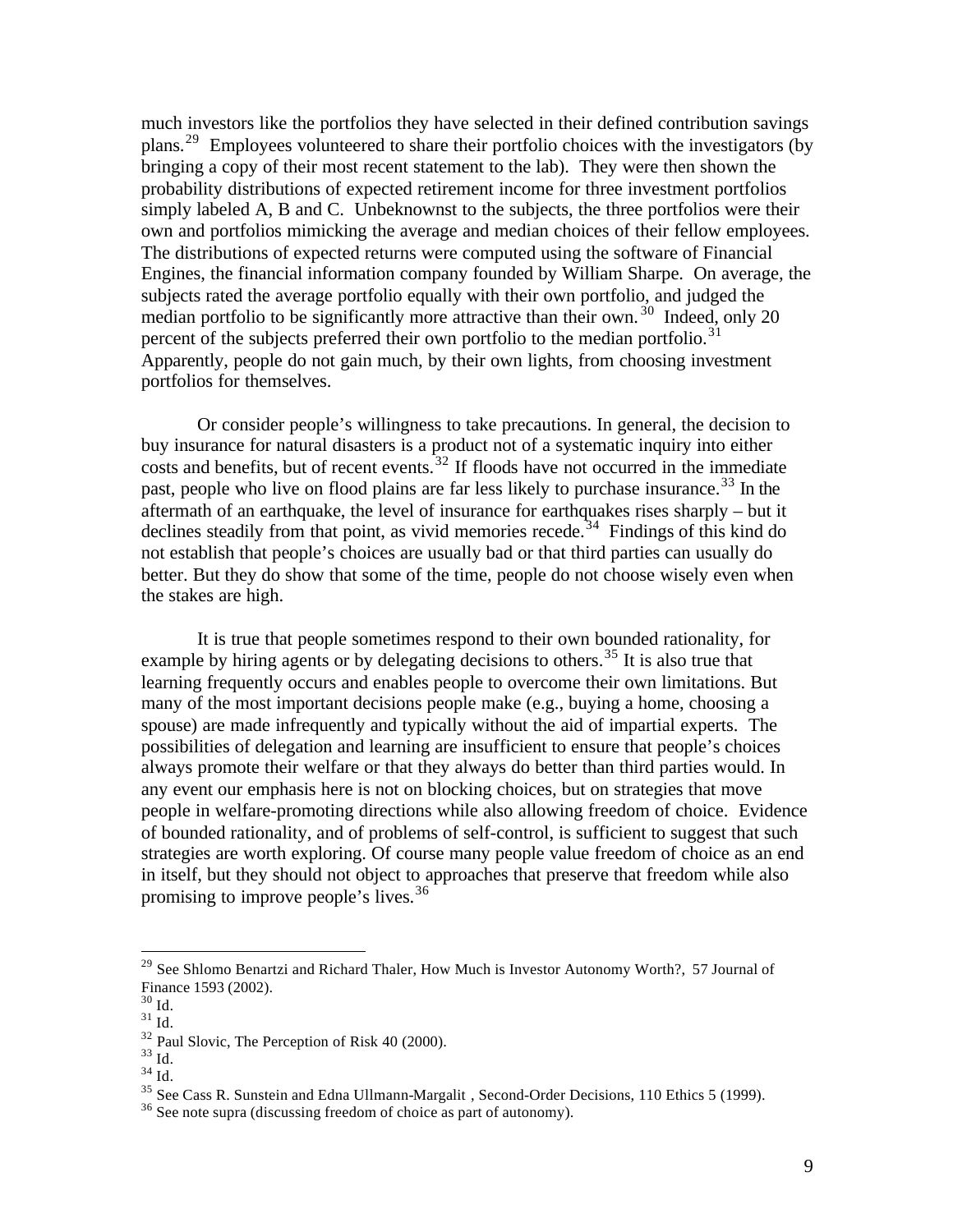# **III. Is Paternalism Inevitable?**

A few years ago, the tax law was changed so that employees could pay for employer-provided parking on a pre-tax basis.<sup>37</sup> Previously, such parking had to be paid for with after-tax dollars. Our employer, and the employer of some of our prominent anti-paternalistic colleagues, sent around an announcement of this change in the law, and adopted the following policy: Unless the employee notified the payroll department, deductions for parking would be taken from pre-tax rather than post-tax income. In other words, the University of Chicago decided that the default option would be to pay for parking with pre-tax dollars, but employees could opt out of this arrangement and pay with after-tax dollars. Call this choice Plan A. An obvious alternative, Plan B, would be to announce the change in the law and tell employees that if they want to switch to the new pre-tax plan they should return some form electing this option. The only difference between the two plans is the default. Under Plan A the new option is the default whereas under Plan B the status quo is the default. We will refer to the former as "opt-out" strategies and the latter as "opt-in" strategies.

How should the university choose between opt-in and opt-out? In the specific parking example, it seems to be the case that every employee would prefer to pay for parking with pretax dollars rather than post-tax dollars. Since the cost savings are substantial (parking costs as much as \$1200 per year) and the cost of returning a form is trivial, standard economic theory predicts that the university's choice will not really matter. Under either plan, all employees would choose (either actively or by default under Plan A) the pretax option. In real life, however, had the university adopted Plan B, we suspect that many employees, especially faculty members (and probably including the present authors), would still have that form buried somewhere in their office and would be paying substantially more for parking on an after-tax basis. In short, the default plan would have had large effects on behavior. Throughout we shall be drawing attention to the effects of default plans on choices. Often those plans will be remarkably sticky.

#### **A. Savings and Employers**

1. Data. Our conjecture is supported by the outcome of numerous experiments documenting a "status quo" bias.<sup>38</sup> The existing arrangement, whether set out by private institutions or by government, is often robust. One illustration of this phenomenon comes from studies of automatic enrollment in  $401(k)$  employee savings plans,  $39$  and we now elaborate the brief account with which we began. Most 401(k) plans use an opt-in design. When employees first become eligible to participate in the  $401(k)$  plan, they

<sup>&</sup>lt;sup>37</sup> IRS Code Section 132(f).

<sup>&</sup>lt;sup>38</sup> William Samuelson and Richard J. Zeckhauser, Status Quo Bias in Decision Making, 1 Journal of Risk and Uncertainty 7 (1988); Daniel Kahneman, Jack L. Knetsch, and Richard H. Thaler, The Endowment Effect, Loss Aversion, and Status Quo Bias, 5 Journal of Economic Perspectives 193 (1991).

<sup>&</sup>lt;sup>39</sup> See Brigette Madrian and Dennis Shea, The Power of Suggestion: Inertia in 401(k) Participation and Savings Behavior, 116 Quarterly Journal of Economics 1149 (2001); James Choi et al., Defined Contribution Pensions: Plan Rules, Participant Decisions, and the Path of Least Resistance, in James M. Poterba, ed., 16 Tax Policy and the Economy, 67 (2002).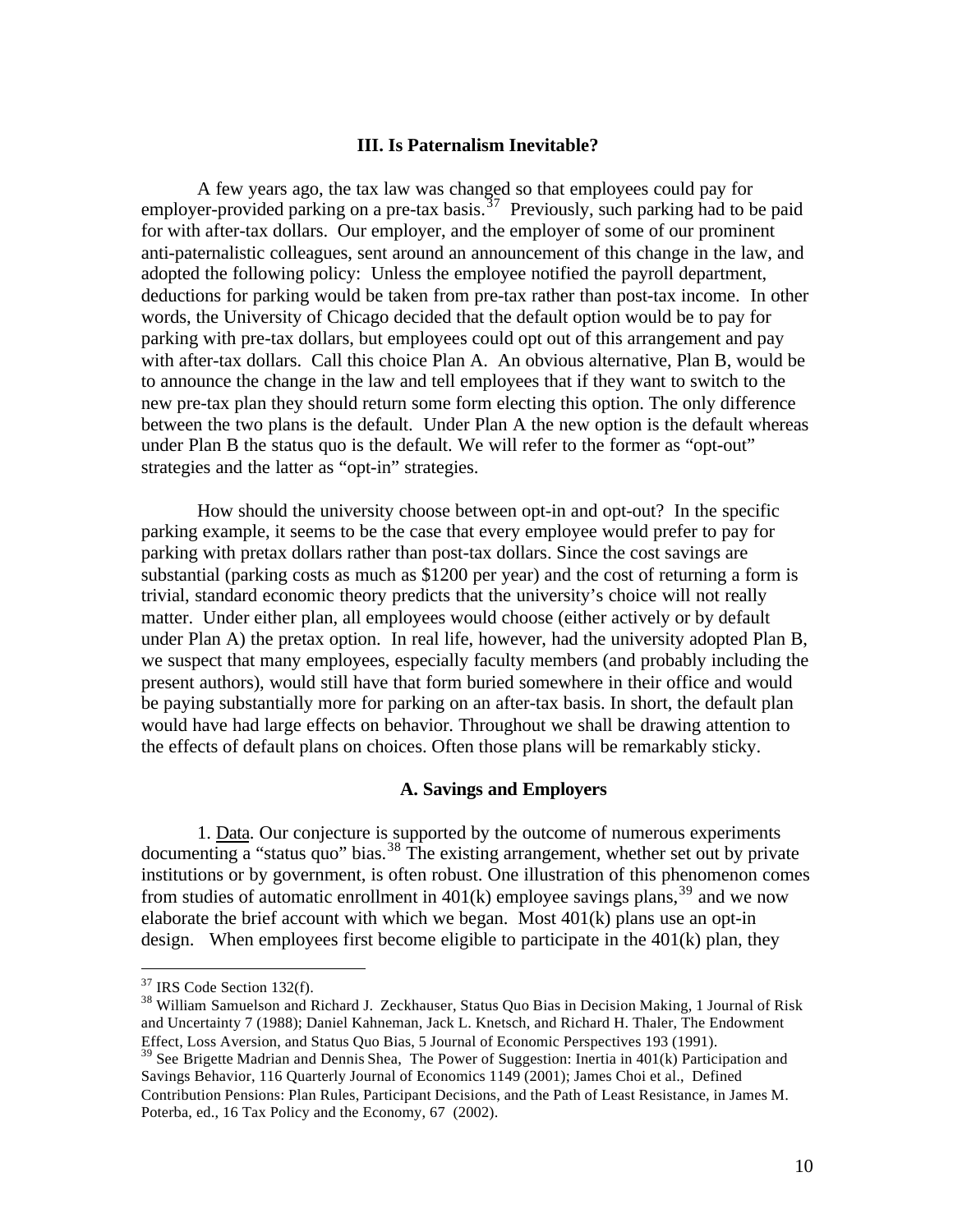receive some plan information and an enrollment form that must be completed in order to join. Under the alternative of automatic enrollment, employees receive the same information but are told that unless they opt out, they will be enrolled in the plan (with some default options for savings rates and asset allocation). In companies that offer a "match" (the employer matches the employee's contributions according to some formula, often a 50% match up to some cap), most employees eventually do join the plan, but enrollments occur much sooner under automatic enrollment. For example, Madrian and Shea found that initial enrollments jumped from  $49\%$  to  $86\%$ ,  $40$  and Choi et al. find similar results for other companies. $41$ 

 Should the adoption of automatic enrollment be considered paternalistic? And if so, should it be seen as a kind of officious meddling with employee preferences? We answer these questions yes and no respectively. If employers think (correctly we believe) that most employees would prefer to join the  $401(k)$  plan if they took the time to think about it and did not lose the enrollment form, then by choosing automatic enrollment they are acting paternalistically by our definition of the term. They are attempting not to track the employee's ex ante preferences or to protect against harms to third parties, but to steer employees' choices in directions that will, in their view, promote employees' welfare. Since no one is forced to do anything, we think that this steering should be considered unobjectionable even to committed libertarians. The employer must choose some set of rules, and either plan affects employees' choices. No law of nature says that in the absence of an affirmative election by employees, 0 percent of earnings will go into a retirement plan. Because both plans alter choices, neither one can be said, more than the other, to count as a form of objectionable meddling.

2. Skeptics. Skeptical readers, insistent on freedom of choice, might be tempted to think that there is a way out of this dilemma. Employers could avoid choosing a default if they *required* employees to make a choice, either in or out. Call this option coerced choosing. Undoubtedly coerced choosing is attractive in some settings, but a little thought reveals that this is not at all a way out of the dilemma. On the contrary, coerced choosing is simply another option among many that the employer can elect. In fact the very requirement that employees make a choice has a strong paternalistic element. Many employees do not want to have to make a choice (and might make a second-order choice not to have to do so). Why should employers force them to choose? Coerced choosing respects freedom of choice in a certain respect; but it does not appeal to those who would choose not to choose, and indeed it will seem irritating and perhaps unacceptably coercive by their lights. In any case an empirical question remains: What is the effect of forced choosing? Choi et al. find that coerced choosing increases enrollments relative to the opt-in rule, though by not as much as automatic enrollment.<sup>42</sup> Our discussion in

<sup>40</sup> See supra note.

<sup>&</sup>lt;sup>41</sup> See supra note. In a separate phenomenon, the default rule also had a significant effect on the chosen contribution rate. See Madrian and Shea, supra note. The default contribution rate (3%) tended to stick; a majority of employees maintained that rate even though this particular rate was chosen by less than 1% of employees hired before the automatic enrollment. Id. The same result was found for the default allocation of the investment: While less than 1% of employees chose a 100% investment allocation to the money market fund, a substantial majority of employees chose that allocation when it was the default rule. Id. <sup>42</sup> See note supra.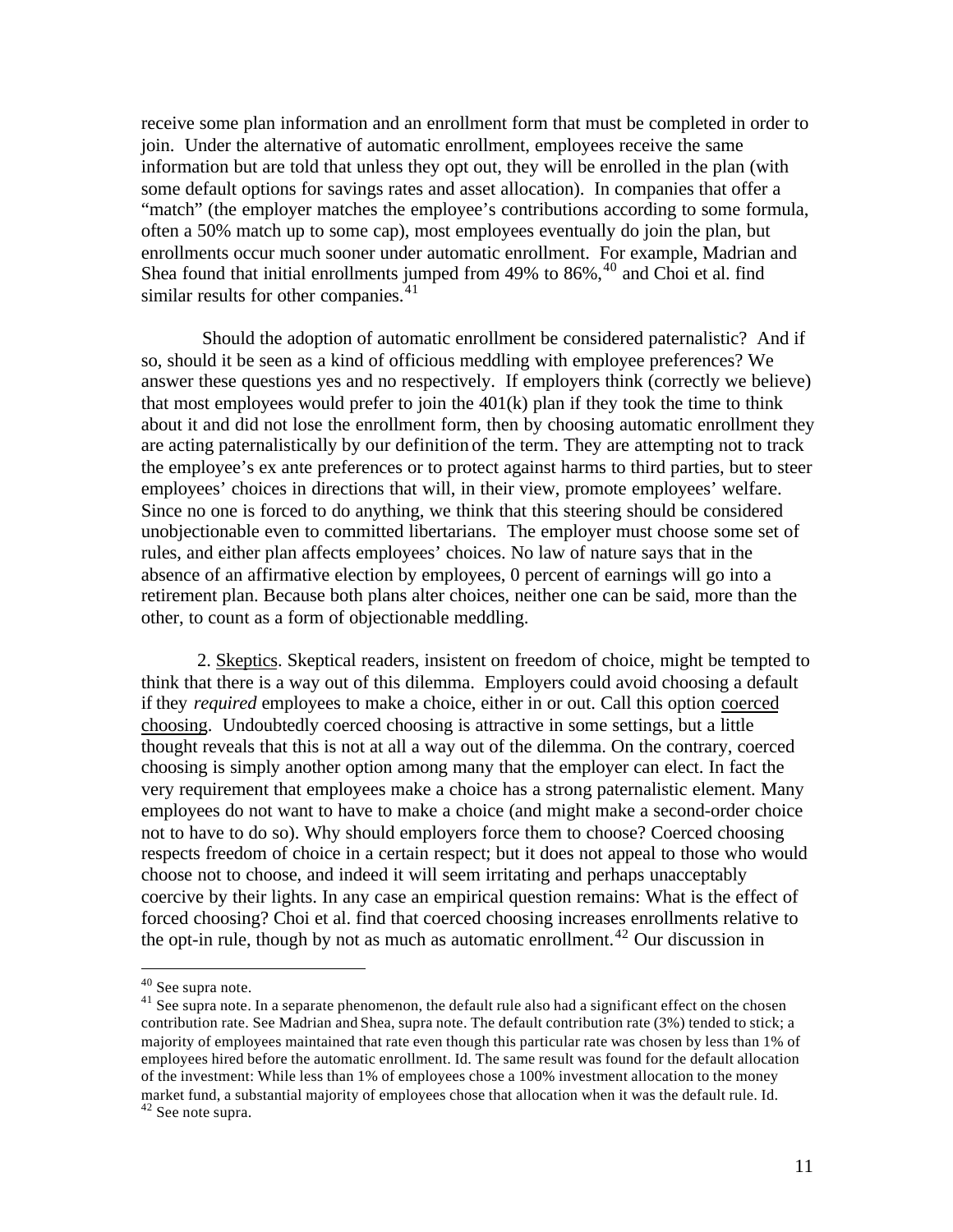section IV below offers some suggestions about the circumstances in which it makes most sense to force people to choose.

Other skeptics might think that employers should avoid paternalism by doing what most employees would want employers to do. On this approach, a default rule can successfully avoid paternalism if it tracks employees' choices. Sometimes this is a plausible solution. But what if many or most employees do not have stable or wellformed preferences, and what if employee choices are inevitably a product of the default rule? In such cases, it is meaningless to ask what most employees would do. The choices employees will make depend on the way the employer frames those choices. Employee "preferences," as such, do not exist in those circumstances. We think that across a certain domain of reasonable possibilities, this is the situation with respect to savings. Of course most people would not like 99 percent of their income to go to savings, and no effort to frame choices is likely to lead people to choose to save at that level. But across a range of allocations, many employees lack well-forced preferences that are robust to different starting points.

### **B. Government**

 Some enthusiasts for free choice might be willing to acknowledge these points and hence to accept private efforts to steer people's choices in what seem to be the right directions. Market pressures, and the frequently wide range of possible options, might be thought to impose sufficient protection against objectionable steering. But our emphasis has been on the inevitability of paternalism, and on this count, the same points apply to some choices made by governments in establishing legal rules.

1. Default rules. Default rules of some kind are inevitable, and much of the time, those rules will affect preferences and choices.<sup>43</sup> In the neglected words of a classic article, a "minimum of state intervention is always necessary. . . . When a loss is left where it falls in an auto accident, it is not because God so ordained it. Rather it is because the state has granted the injurer an entitlement to be free of liability and will intervene to prevent the victim's friends, if they are stronger, from taking compensation from the injurer."<sup>44</sup> If the entitlement-granting rules seem invisible, and to be a simple way of protecting freedom of choice, it is because they appear so sensible and natural that they are not taken to be a legal allocation at all. But this is a mistake. What we add here is that when a default rule affects preferences and behavior, it is having the same effect as employer presumptions about savings plans. This effect is often significant. So long as people can contract around the default rule, it is fair to say that the legal system is protecting freedom of choice, and in that sense complying with libertarian goals.

<sup>&</sup>lt;sup>43</sup> See Korobkin, supra note; Cass R. Sunstein, Switching the Default Rule, 77 New York University Law Review 106 (2002).

<sup>&</sup>lt;sup>44</sup> Guido Calabresi and A. Douglas Melamed, Property Rules, Liability Rules, and Inalienability: One View of the Cathedrawl, 85 Harv L Rev 1089, 1090-91 (1972).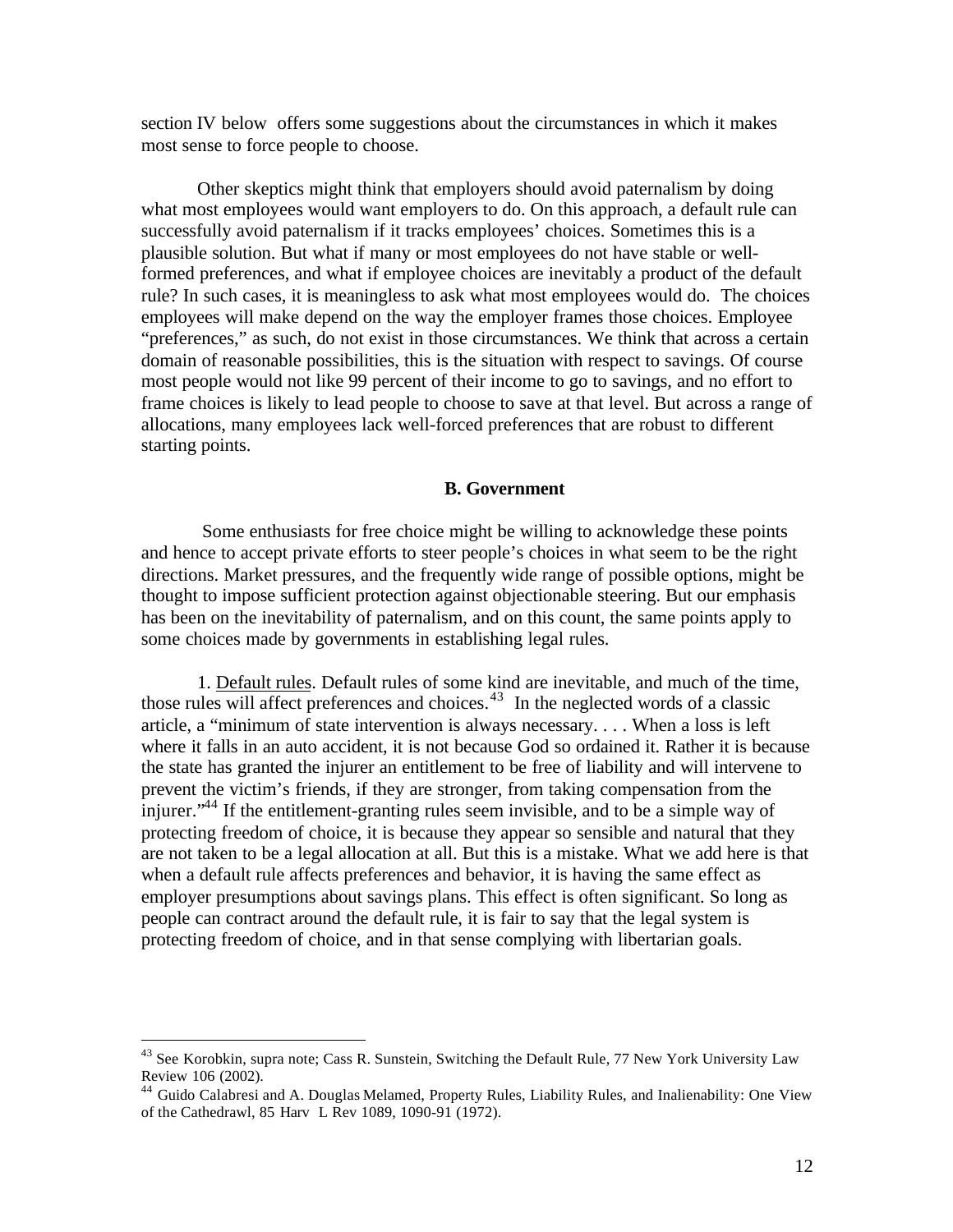Consumers, workers, and married people,<sup>45</sup> for example, are surrounded by a network of legal allocations that provide the background against which agreements are made. As a matter of employment law, and consistently with freedom of contract, workers might be presumed subject to discharge "at will," or they might be presumed to be protected by an implied right to be discharged only "for cause." They might be presumed to have a right to vacation time, or not. They might be presumed to be protected by safety requirements, or the employer might be free to invest in safety as he wishes, subject to market pressures. In all cases, the law must establish whether workers have to "buy" certain rights from employers or vice versa.<sup>46</sup> Legal intervention, in this important sense, cannot be avoided. The same is true for consumers, spouses, and all others who are involved in legal relationships. Much of the time, the legal background matters, even if transactions costs are zero, because it affects choices and preferences.<sup>47</sup> Here, as in the private context, a form of paternalism is unavoidable.

In the context of insurance, an unplanned, natural experiment showed that the default rule can be very "sticky."<sup>48</sup> New Jersey created a system in which the default insurance program for motorists included a relatively low premium and no right to sue; purchasers were allowed to deviate from the default program and to purchase the right to sue by choosing a program with that right and also a higher premium. By contrast, Pennsylvania offered a default program containing a full right to sue and a relatively high premium; purchasers could elect to switch to a new plan by "selling" the more ample right to sue and paying a lower premium. In both cases, the default rule tended to stick. A strong majority accepted the default rule in both states, with only about 20% of New Jersey drivers acquiring the full right to sue, and 75% of Pennsylvanians retaining that right.<sup>49</sup> There is no reason to think that the citizens of Pennsylvania have systematically different preferences from the citizens of New Jersey. The default plan is what produced the ultimate effects. And indeed controlled experiments find the same results, showing that the value of the right to sue is much higher when it is presented as part of the default package.<sup>50</sup>

In another example, a substantial effect from the legal default rule was found in a study of second-year and third-year law student reactions to different state law provisions governing vacation time from firms.<sup>51</sup> The study was intended to be reasonably realistic, involving as it did a pool of subjects to whom the underlying issues were hardly foreign. Advanced law students have devoted a good deal of time to thinking about salaries, vacation time, and the tradeoffs among them. The study involved two conditions. In the first, state law guaranteed two weeks of vacation time, and students were asked to state

<sup>45</sup> On marriage and legal rules, see Susan Moller Okin, Justice, Gender, and the Family (1989).

<sup>46</sup> See Cass R. Sunstein, Human Behavior and the Law of Work, 87 Va L Rev 205, 208-12 (2001).

<sup>&</sup>lt;sup>47</sup> See the demonstrations in Kahneman, Knetsch, and Thaler, supra note; Korobkin, supra note.

<sup>48</sup> See Colin Camerer, Prospect Theory in the Wild, in Choices, Values, and Frames 294-95 (Daniel Kahneman and Amos Tversky eds. 2000); Eric Johnson et al., Framing, Probability Distortions, and Insurance Decisions, in id. at 224, 238.

 $49$  Id.

<sup>50</sup> Id. at 235-38.

<sup>&</sup>lt;sup>51</sup> See Sunstein, supra note.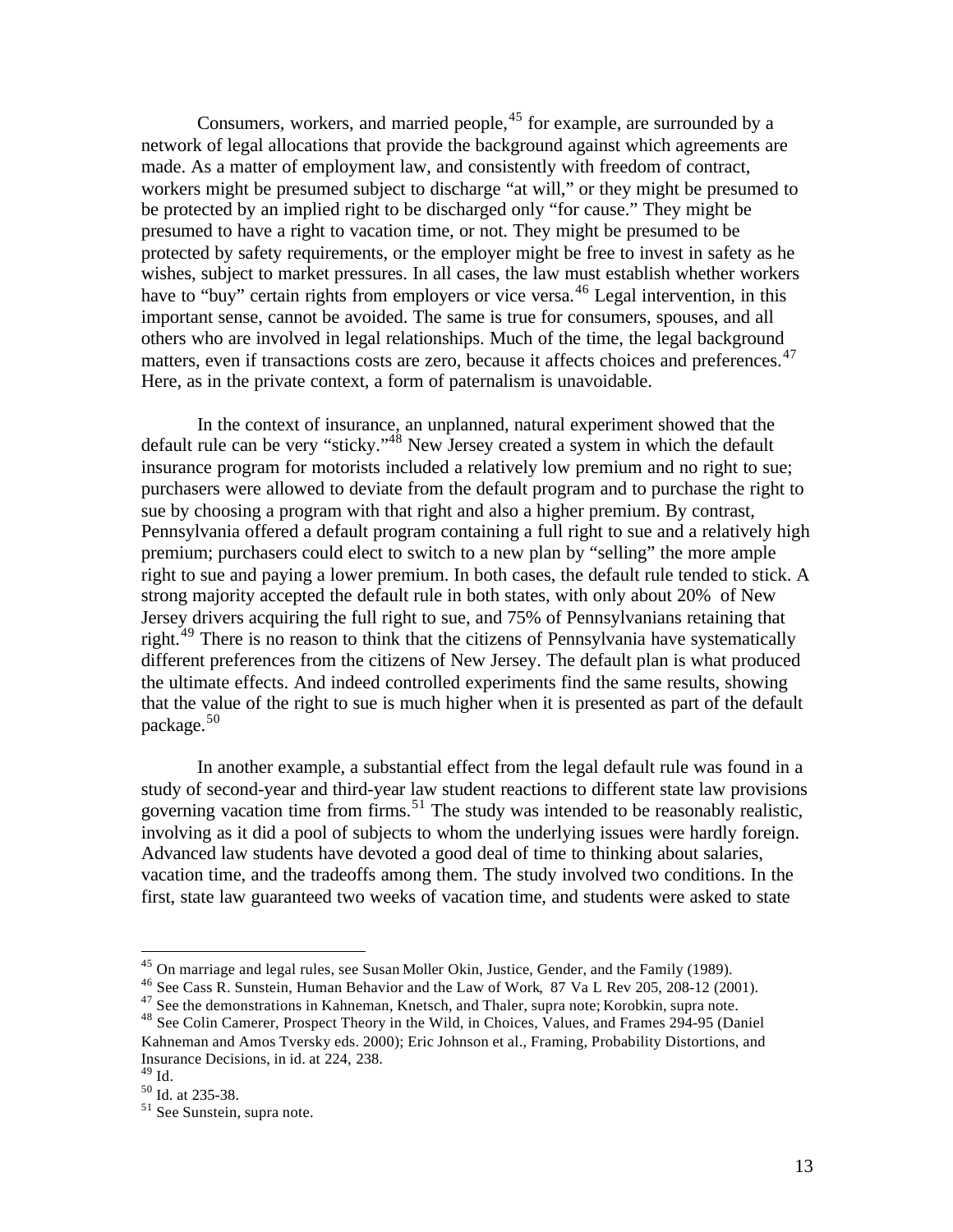their median willingness to pay (in reduced salary) for two extra weeks of vacation.<sup>52</sup> In this condition, the median willingness to pay was \$6000. In the second condition, state law provided a mandatory, nonwaivable two-week vacation guarantee, but it also provided employees (including associates at law firms) with the right to two additional weeks of vacation, a right that could be "knowingly and voluntarily waived." Hence the second condition was precisely the same as the first, except that the default rule favored the two extra weeks of vacation. In the second condition, students were asked how much employers would have to pay them to give up their right to the two extra weeks. All by itself, the switch in the default rule more than doubled the students' responses, producing a median willingness to accept of  $$13,000.<sup>53</sup>$ 

We can imagine countless variations on these experiments. For example, the law might authorize a situation in which employees have to opt into retirement plans, or it might require employers to provide automatic enrollment and allow employees to opt in. Both systems would respect the freedom of employees to choose, and thus either system would be libertarian in that sense. In the same vein, the law might assume that there is no right to be free from age discrimination in employment, permitting employees (through individual negotiation or collective bargaining) to contract for that right -- or it might give employees a nondiscrimination guarantee, subject to waiver via contract. Our suggestion here is that one or another approach is likely to have effects on the choices of employees. This is the sense in which paternalism is inevitable, from government no less than from private institutions.

2. Anchors. In emphasizing the absence of well-formed preferences, we are not speaking only of default rules. Consider the crucial role of "anchors," or starting points, in contingent valuation studies, an influential method of valuing regulatory goods, such as increased safety and environmental protection. <sup>54</sup> Such studies, used when market valuations are unavailable, attempt to ask people their "willingness to pay" for various regulatory benefits.<sup>55</sup> Contingent valuation has become prominent in regulatory theory and practice.<sup>56</sup> Because the goal is to elicit what people actually want, contingent valuation studies are an effort to elicit, rather than to affect, people's values. Paternalism, in the sense of effects on preferences and choices, is not supposed to be part of the picture. But it is extremely difficult for contingent valuation studies to avoid constructing the very values that they are supposed to discover.<sup>57</sup> The reason is that in the contexts in which such studies are used, people do not have clear or well-formed preferences, and

 $52$  The question asked students to assume that no adverse employment consequences could come from asking for, and receiving, those two extra weeks in vacation. See id.

<sup>53</sup> Id.

<sup>54</sup> See, e.g., See Peter Diamond & Jerry Hausman, Contingent Valuation: Is Some Number Better Than No Number, 8 J. Econ. Persp. 45, 49-52 (1994); Note, Ask A Silly Question, 105 Harv L Rev 1981 (1992); Valuing Environmental Preferences (Ian Bateman & K. G. Willis eds., 1999).

<sup>55</sup> See id.

<sup>56</sup> See id.

<sup>&</sup>lt;sup>57</sup> See John Payne et al., Measuring Constructed Preferences: Toward a Building Code, 19 J. Risk and Uncertainty 243 (1999).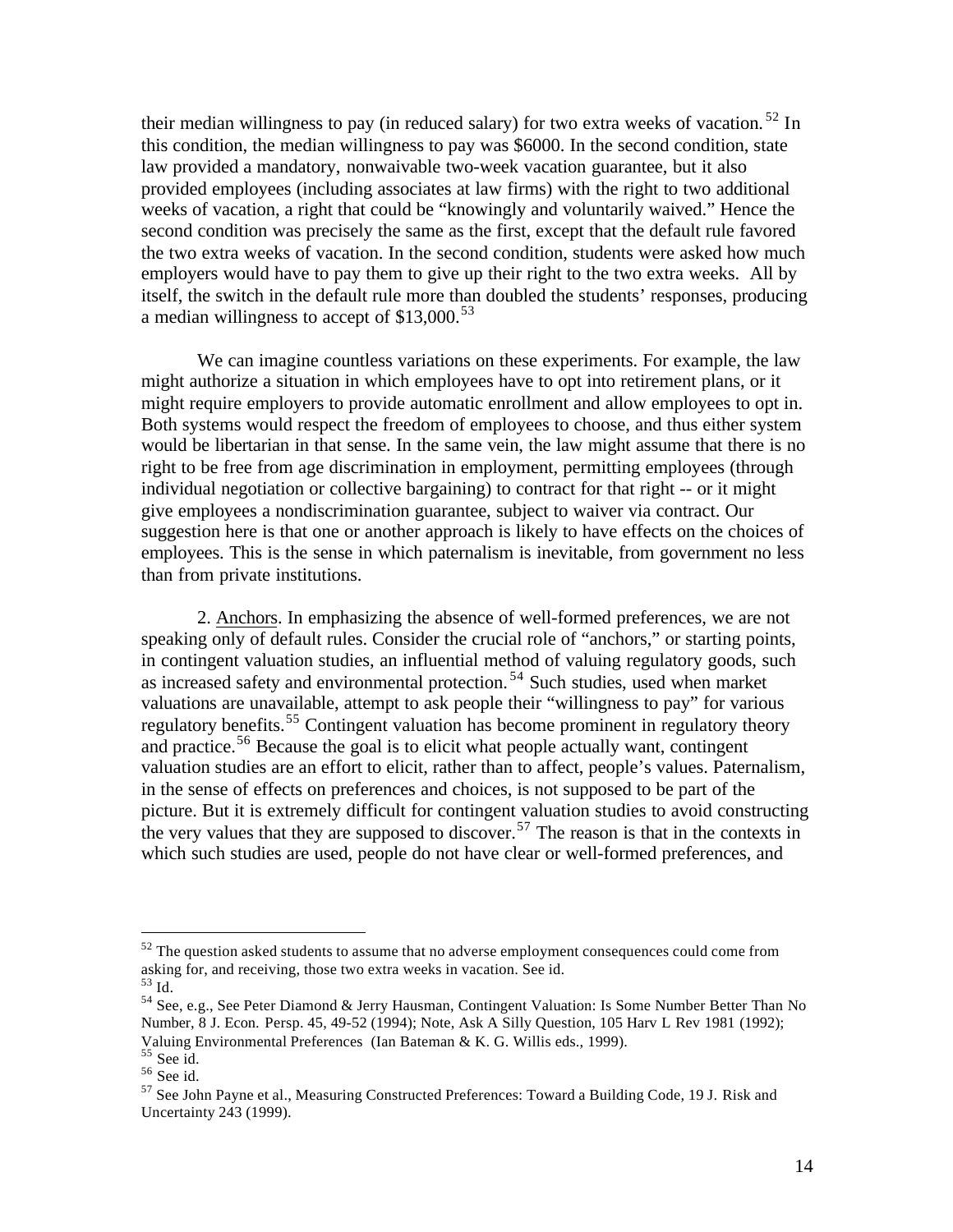hence it is unclear that people have straightforward "values" that can actually be found.<sup>58</sup> Hence a form of paternalism verges on the inevitable.

Perhaps the most striking evidence to this effect comes from a study of willingness to pay to reduce annual risks of death and injury in motor vehicles.<sup>59</sup> The authors attempted to elicit both maximum and minimum willingness to pay for safety improvements. People were presented with a statistical risk and an initial monetary amount, and asked whether they were definitely willing or definitely unwilling to pay that amount to eliminate the risk, or if they were "not sure." If they were definitely willing, the amount displayed was increased until they said that they were definitely unwilling. If they were unsure, the number was moved up and down until people could identify the minimum and maximum.

The authors were not attempting to test the effects of anchors; on the contrary, they were alert to anchoring only because they "had been warned" of a possible problem with their procedure, in which people "might be unduly influenced by the first amount of money that they saw displayed."<sup>60</sup> To solve that problem, the authors allocated people randomly to two subsamples, one with an initial display of 25 pounds, the other with an initial display of 75 pounds. The authors hoped that the anchoring effect would be small, with no significant consequences for minimum and maximum values. But their hope was dashed. For every level of risk, the minimum willingness to pay was higher, with the 75 pound starting point, than the maximum willingness to pay with the 25 pound starting point!<sup>61</sup> For example, a reduction in the annual risk of death by 4 in 100,000 produced a maximum willingness to pay of 149 pounds with the 25 pound starting value, but a minimum willingness to pay of 232 pounds with the 75 pound starting value (and a  $\overline{\text{maximum}}$ , in that case, of 350 pounds).<sup>62</sup> The most sensible conclusions are that people are sometimes uncertain about appropriate values, and whenever they are, anchors have an effect, and sometimes a startlingly large one.

It is not clear how those interested in eliciting (rather than affecting) values might respond to this problem.<sup>63</sup> What is clear is that in the domains in which contingent valuation studies are used, people often lack well-formed preferences, and starting points have important consequences for behavior and choice.

3. Framing. We have suggested that in the important context of medical decisions, framing effects are substantial.<sup>64</sup> Apparently most people do not have clear preferences about how to evaluate a procedure that leaves 90 percent of people alive (and 10 percent of people dead) after a period of years. A similar effect has been demonstrated in the

<sup>58</sup> See id. at 250-53.

<sup>59</sup> See Michael Jones-Lee and Graham Loomes, Private Values and Public Policy, in Conflict and Tradeoffs in Decision Making 205, 210-212 (Elke Weber et al. eds. 2000).

 $60$  Id. at 210.

 $61$  Id. at 211.

 $62$  Id.

<sup>63</sup> See Payne et al., supra note, for discussion.

<sup>64</sup> See note supra.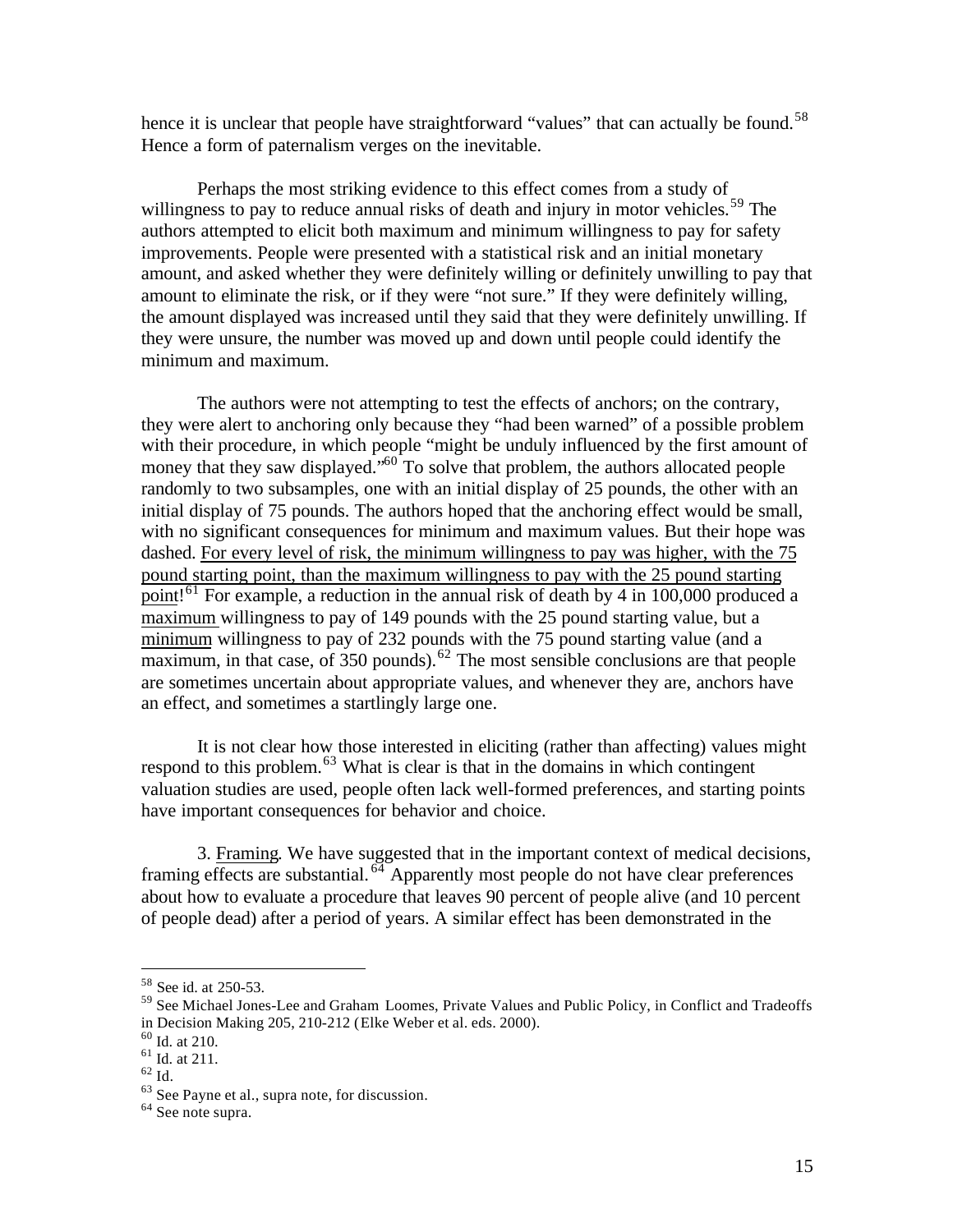important context of obligations to future generations,<sup>65</sup> a much-disputed policy question. <sup>66</sup> This question does not directly involve paternalism, because those interested in the valuation of future generations are not attempting to protect people from their own errors. But a regulatory system that attempts to track people's preferences would try to measure intergenerational time preferences, that is, to elicit people's judgments about how to trade off the protection of current lives and future lives.<sup>67</sup> Hence an important question, asked in many debates about the issue, is whether people actually make such judgments and whether they can be elicited. And indeed, an influential set of studies finds that people value the lives of those in the current generation far more than the lives of those in future generations.<sup>68</sup> From a series of surveys, Maureen Cropper and her coauthors suggest that people are indifferent between savings one life today and saving 45 lives in 100 years.<sup>69</sup> They make this suggestion on the basis of questions asking people whether they would choose a program that saves "100 lives now" or a program that saves a substantially larger number "100 years from now."<sup>70</sup>

But it turns out that other descriptions of the same problem yield significantly different results.<sup>71</sup> Here, as in other contexts, it is unclear whether people actually have well-formed preferences with which the legal system can work. For example, most people consider "equally bad" a single death from pollution next year and a single death from pollution in 100 years<sup>72</sup> -- implying no preference for members of the current generation. In another finding of no strong preference for the current generation, people are equally divided between two programs: one that will save 55 lives now and 105 more lives in twenty years; and one that will save 100 lives now and 50 lives 25 years from now. <sup>73</sup> It is even possible to frame the question in such a way as to find that future lives are valued more, not less, highly than current lives.<sup>74</sup> The most sensible conclusion is that people do not have robust, well-ordered intergenerational time preferences. If so, it is not possible for government to track those preferences, because they are an artifact of how the question is put.

<sup>&</sup>lt;sup>65</sup> See Shane Frederick, Measuring Intergenerational Time Preference: Are Future Lives Valued Less?, 26 J. Risk and Uncertainty 1 (2003).

<sup>66</sup> Richard Revesz, Environmental Regulation, Cost-Benefit Analysis, and the Discounting of Human Lives, 99 Col L Rev 941 (1999); Comment, Judicial Review of Discount Rates Used in Regulatory Cost-Benefit Analysis, 65 U Chi L Rev 1333 (1998).

 $67$  See Revesz, supra note. We are not suggesting that the preferences of current generations are decisive on the policy question.

<sup>&</sup>lt;sup>68</sup> See Maureen Cropper et al., Rates of Time Preference for Saving Lives, 82 Am. Ewcon. Rev. 469 (1992); Maureen Cropper et al., Preferences for Life Saving Programs: How the Public Discounts Time and Age, 8 J. Risk and Uncertainty 243 (1994).

 $^{69}$ Id.  $70\overline{1d}$ .

<sup>71</sup> Frederick, supra note.

<sup>72</sup> Id. at 43.

<sup>73</sup> Id. at 44.

 $74$  Id. at 45. Frederick asked subjects to choose between two programs. The first would become more effective over time, saving 100 lives this decade, 200 lives in the following decade, and 300 lives in the decade after that. The second would become less effective over time, saving 300 lives this decade, 200 lives in the following decade, and 100 lives in the decade after that. Most people preferred the first program, apparently suggesting that future lives are valued more highly. Id.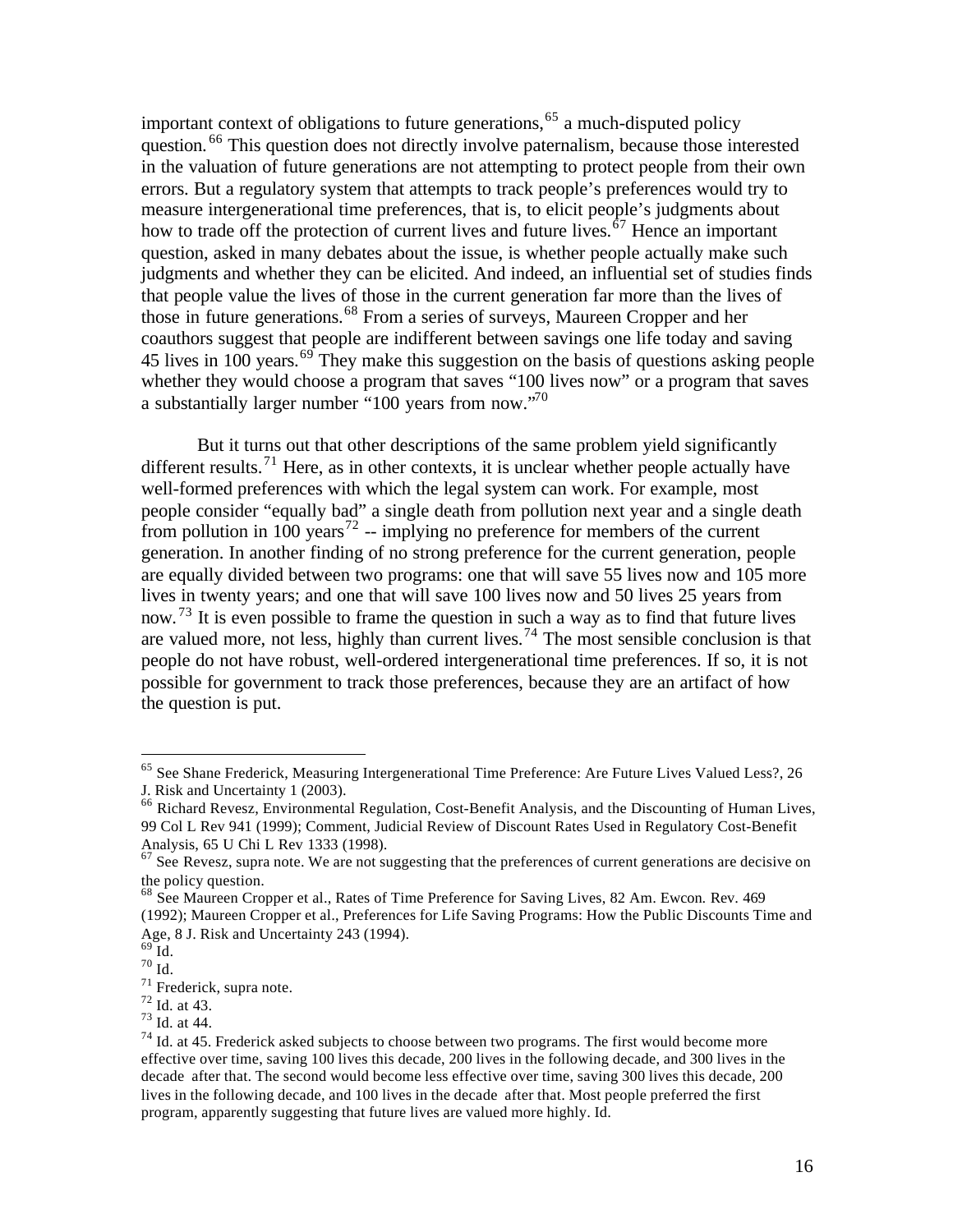# **C. Explanations**

Why, exactly, do default rules, starting points, and framing effects have such large effects? To answer this question, it is important to make some distinctions.

- 1. Suggestion. In the face of uncertainty about what should be done, people might rely on one of two related heuristics: do what most people do, or do what informed people do.<sup>75</sup> The default plan or value might be presumed to capture one or the other. In many settings, any starting point will carry some informational content and hence will affect choices. Hence if a default rule affects behavior, it might well be because it is taken to carry information about how sensible people usually organize their affairs. Notice that in the context of savings, people might have a mild preference for one or another course, but the preference might be overcome by evidence that most people do not take that course. Some workers might think, for example, that they should not enroll in a 401(k) plan and have a preference not to do so; but the thought and the preference might shift with evidence that the employer has made enrollment automatic. With respect to savings, the designated default plan apparently carries a certain legitimacy for many employees, perhaps because it seems to have resulted from some conscious thought about what makes most sense for most people.<sup>76</sup> This interpretation is supported by the finding that the largest effects from the new default rule are shown by women and African-Americans.<sup>77</sup> We might speculate that members of such groups tend to be less confident in their judgments in this domain and perhaps to have less experience in assessing different savings plans.
- 2. Inertia. A separate explanation points to inertia.<sup>78</sup> Any change from the default rule or starting value is likely to require some action, and even a trivial action, such as filling in some form and returning it, can leave room for failures due to memory lapses, sloth, and procrastination. Many people wait until the last minute to file their tax return, even though they are getting a refund. The power of inertia should be seen as a form of bounded rationality. Although the costs of switching from the default rule or the starting point can be counted as transactions costs, the fact that large behavioral changes are observed even when such costs are tiny suggests that a purely rational explanation is difficult to accept.
- 3. Endowment effect. A default rule might create a "pure" endowment effect. It is well known that people tend to value goods more highly if those goods have been initially allocated to them than if those goods have been initially

<sup>&</sup>lt;sup>75</sup> See the discussion of imitation as a fast and frugal heuristic in Joseph Henrich et al., What Is the Role of Culture in Bounded Rationality, in Bounded Rationality: The Adaptive Toolbox 343, 344 (Gerd Gigerenzer and Richard Selten eds.) (2002) ("Cultural transmission capacities allow individuals to shortcut the costs of search, experimentation, and data processing algorithms, and instead benefit from the cumulative experience stored in the minds (and observed in the behavior) of others.").

 $76$  See Madrian and Shea, The Power of Suggestion, supra note.

 $77$  Id.

<sup>78</sup> See id.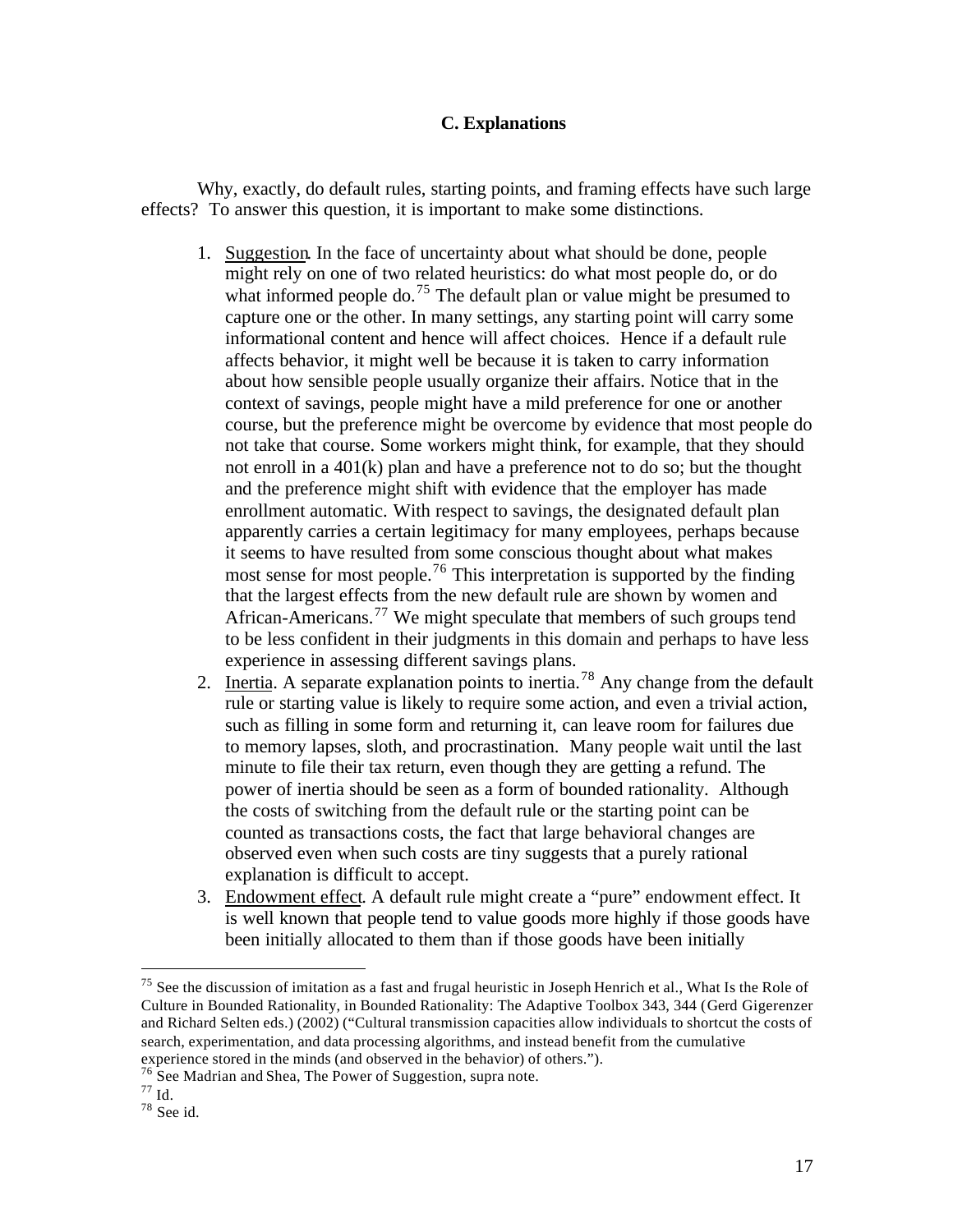allocated elsewhere.<sup>79</sup> And it is well known that in many cases, the default rule will create an endowment effect.<sup>80</sup> When an endowment effect is involved, the initial allocation, by private or public institutions, affects people's choices simply because it affects their valuations.

4. Ill-formed preferences. In the cases we have discussed, people's preferences are ill-formed and murky. Suppose, for example, that people are presented with various payouts and risk levels for various pension plans. They might be able to understand the presentation; there might be no confusion here. But people might not have a well-defined preference for, or against, a slightly riskier plan with a slightly higher expected value. In these circumstances, their preferences might be endogenous to the default plan simply because they lack well-formed desires that would trump it (whatever it is). In unfamiliar areas, we believe that this situation is common. The range of values in the highway safety study is likely a consequence of the unfamiliarity of the context, which leaves people without clear preferences from which to generate numbers. The effects of framing on intergenerational time preferences attests to the fact that people do not have unambiguous judgments about how to trade off the interests of future generations with those of people now living.

For present purposes, the choice among these various explanations does not greatly matter. The central point is that effects on individual choices are often unavoidable. Of course it is usually good not to block choices, and we do not mean to defend non-libertarian paternalism here. But in an important respect, the anti-paternalistic position is incoherent, simply because there is no way to avoid effects on behavior and choices. The task for the committed libertarian is not to avoid such effects, but to preserve freedom of choice.

Because framing effects are inevitable, it is hopelessly inadequate to say that when people lack relevant information, the best response is to provide it. In order to be effective, any effort to inform people must be rooted in an understanding of how people actually think. Presentation makes a great deal of difference; the behavioral consequences of otherwise identical information depend on how it is framed. In the face of health risks, for example, some presentations of accurate information might actually be counterproductive, because people might attempt to control their fear by refusing to think about the risk at all. In empirical studies, "some messages conveying identical information seemed to work, better than others, and . . . some even appeared to backfire."<sup>81</sup> When information campaigns fail altogether, it is often because those efforts "result in counterproductive defensive measures," in the form of efforts to reduce cognitive dissonance by not thinking about the relevant hazard.<sup>82</sup> Hence the most effective approaches go far beyond mere disclosure and combine "a frightening message

<sup>&</sup>lt;sup>79</sup> See Richard Thaler, Quasi-Rational Economics; Korobkin, supra note.

<sup>80</sup> See Kahneman, Knetch, and Thaler, supra note.

<sup>&</sup>lt;sup>81</sup> Andrew Caplin, Fear as a Policy Instrument 441, 443, in Time and Decision (George Loewenstein et al. eds. 2003).

 $82$  Id. at 442.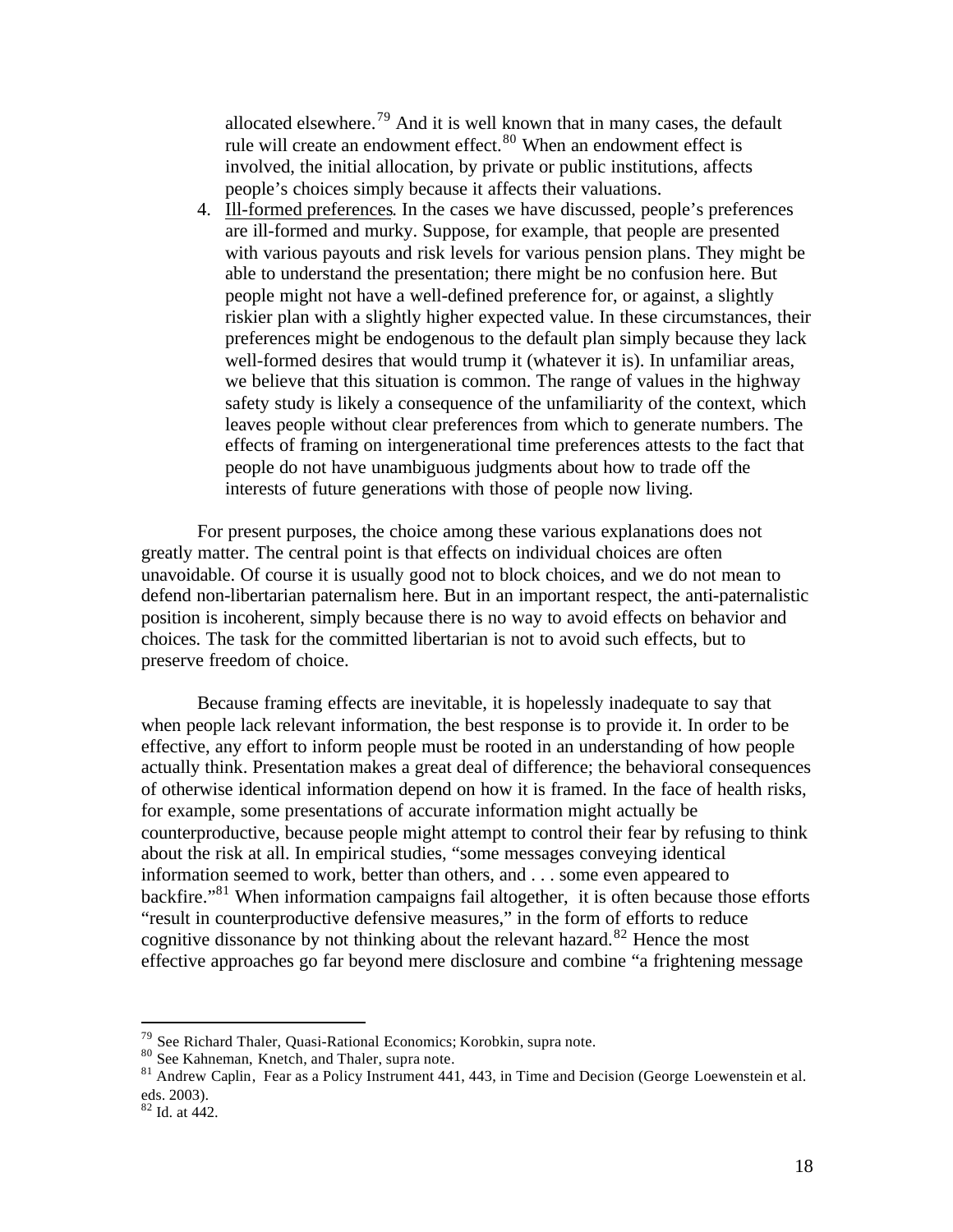about the consequences of inaction with an upbeat message about the efficacy of a proposed program of prevention."<sup>83</sup>

There are complex and interesting questions here about how to promote welfare. If information greatly increases people's fear, it will to that extent reduce welfare, in part because fear is unpleasant, in part because fear has a range of ripple effects, producing a wide range of social costs. We do not speak to the welfare issue here. Our only suggestions are that if people lack information, a great deal of attention needs to be paid to information-processing, and that without such attention, information disclosure might well prove futile or counterproductive. And to the extent that those who design informational strategies are taking account of how people think, and attempting to steer people in desirable directions, their efforts will inevitably have a paternalistic dimension.

### **D. Beyond the Inevitable (But Still Libertarian)**

The inevitability of paternalism is most clear when the planner has to choose starting points, framing effects, or default rules. But if the focus is on welfare, it is reasonable to ask whether the planner should go beyond the inevitable, and whether such a planner can also claim to be libertarian. To illustrate the problem, return to the simple cafeteria example discussed above. Putting the fruit before the desserts is a fairly mild intervention. A more intrusive step would be to place the desserts in another location altogether, so that diners have to get up and get a dessert after they have finished the rest of their meal. This step raises the transactions costs of eating dessert, and according to a standard economic analysis the proposal is quite unattractive--it seems to make dessert eaters worse off and no one better off. But many people face problems of self-control, and these problems lead to health problems, small and large. $84$  Once the costs of selfcontrol are incorporated into the analysis, we can see that some diners would prefer this arrangement, namely those who would eat a dessert if it were put in front of them but would resist temptation if given a little help. To fit with libertarian principles, the planner could arrange two lines in the cafeteria: the tempting line and the non-tempting line. The tempting line would include everything, whereas the non-tempting line would make unhealthy foods less available. Since people could choose either line, this passes the libertarian test. (As a solution to the self-control problem, it might not be entirely adequate, because people would be tempted to join to tempting line.) Hence it is possible to preserve freedom of choice, and to allow opt-outs, but also to favor self-conscious efforts to promote welfare by helping people to solve problems of bounded rationality and bounded self-control. Efforts of this kind need not attempt to provide what people would choose ex ante, even in cases in which preferences exist; but they would nonetheless allow people to move in their preferred directions.

In the domain of employee behavior, there are many imaginable illustrations. Employees might be automatically enrolled in a 405(k) plan, with a right to opt out, but employers might require a waiting period, and perhaps a consultation with an adviser,

<sup>83</sup> Id. at 443.

<sup>&</sup>lt;sup>84</sup> See Ted O'Donoghue and Matthew Rabin, Studying Optimal Paternalism, As Illustrated by a Model of Sin Taxes, Am. Econ. Rev. (forthcoming 2003); Jolls et al., supra note.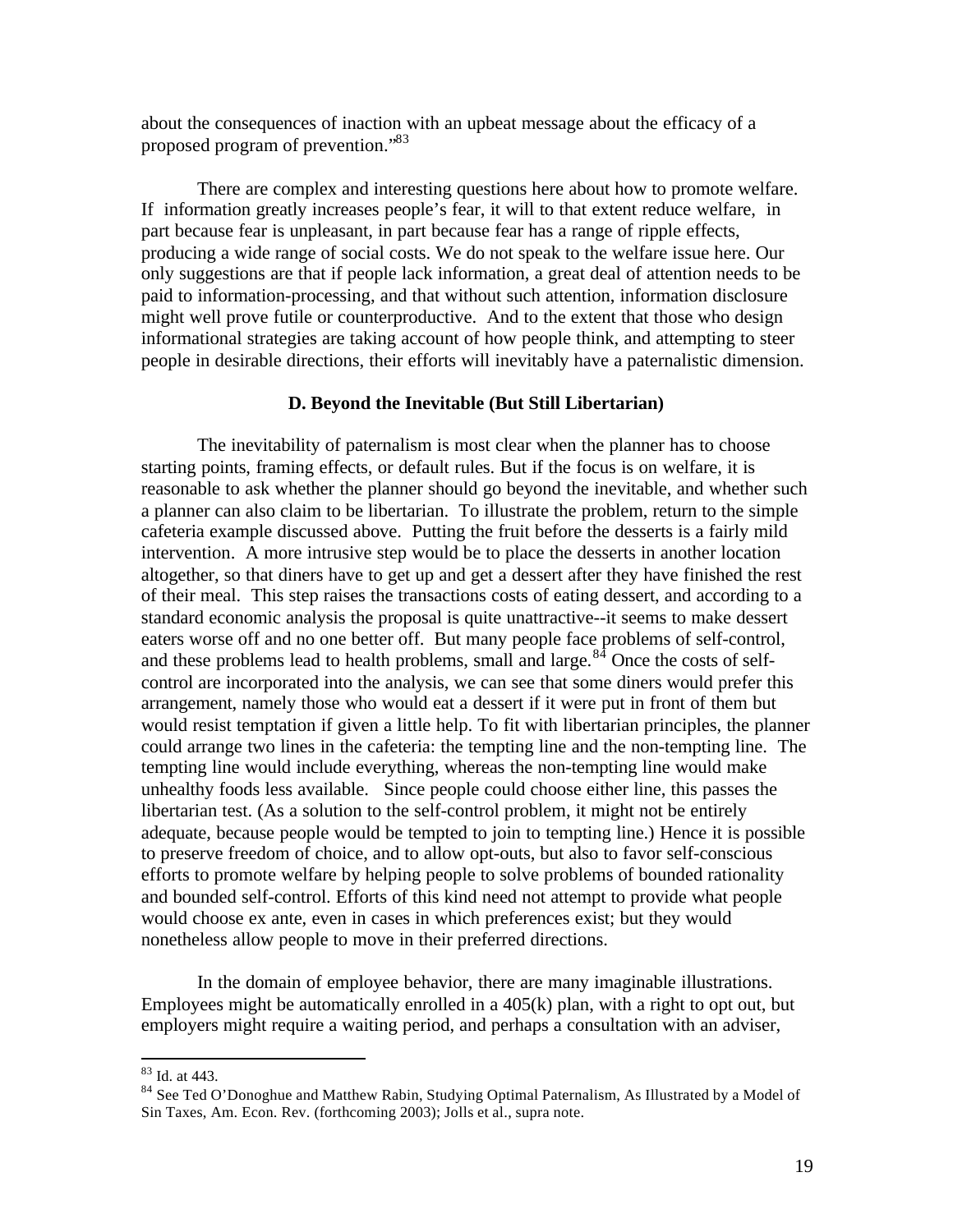before the opt out could be effective. Thaler and Benartzi have proposed a method of increasing contributions to  $401(k)$  plans that also meets the libertarian test.<sup>85</sup> Under the Save More Tomorrow plan, briefly described in the Introduction, employees are invited to sign up for a program in which their contributions to the savings plan are increased annually whenever they get a raise. Once employees join the plan, they stay in until they opt out or reach the maximum savings rate in the plan. In the first company to use this plan, the employees who joined increased their savings rates from 3.5 percent to 11.6 percent in a little over two years (three raises).  $86$  Very few of the employees who join the plan drop out. We believe that this is successful libertarian paternalism in action. In fact the ideas of automatic enrollment and Save More Tomorrow provide more promising models for increasing savings than recent (and far more expensive) proposals for doing so by decreasing or eliminating taxes on savings.<sup>87</sup>

The same sort of strategy might be used in many domains. Moving from paternalism to protection of third parties, employers (or the state) might seek to increase charitable giving from workers. Is it possible to produce a form of libertarian benevolence, and if so how might this be done? Moral suasion may or may not succeed, but compare a system of Give More Tomorrow. Because workers appear quite willing to depart with a fraction of their future raises, such a system, like Save More Tomorrow, would be highly appealing to many people. In fact the ideas explored here might well be used to produce significant increases in charitable donations (of course there are obvious complexities about institutional design and appropriate default beneficiaries).

It should now be clear that the difference between libertarian and non-libertarian paternalism is not simple and rigid. The libertarian paternalist insists on preserving choice, whereas the non-libertarian paternalist is willing to foreclose choice. But in all cases, a real question is the cost of exercising choice, and here there is a continuum rather than a sharp dichotomy. A libertarian paternalist who is especially enthusiastic about free choice would be inclined to make it relatively costless for people to obtain their preferred outcomes. (Call this a libertarian paternalist.) By contrast, a libertarian paternalist who is especially confident of his welfare judgments would preserve freedom of choice, but would be willing to impose real costs on workers and consumers who seek to do what, in the paternalist's view, would not be in their best interest. (Call this a libertarian paternalist.) Rejecting both routes, a non-libertarian paternalist would attempt to block certain choices. But notice that almost any such attempt will amount, in practice, to an effort to impose high costs on those who try to make those choices. Consider a law requiring drivers to wear seat belts. If the law is enforced, and a large fine is imposed, the law is non-libertarian even though determined violators can exercise their freedom of choice – at the expense of the fine. But as the expected fine approaches zero, the law approaches libertarianism. The libertarian paternalism that we are describing and

<sup>&</sup>lt;sup>85</sup> See Richard H. Thalerand Shlomo Benartzi, Save More Tomorrow: Using Behavioral Economics to Increase Employee Saving, Journal of Political Economy (forthcoming).

 $86$  Id.

<sup>&</sup>lt;sup>87</sup> See Bush plan (to be added).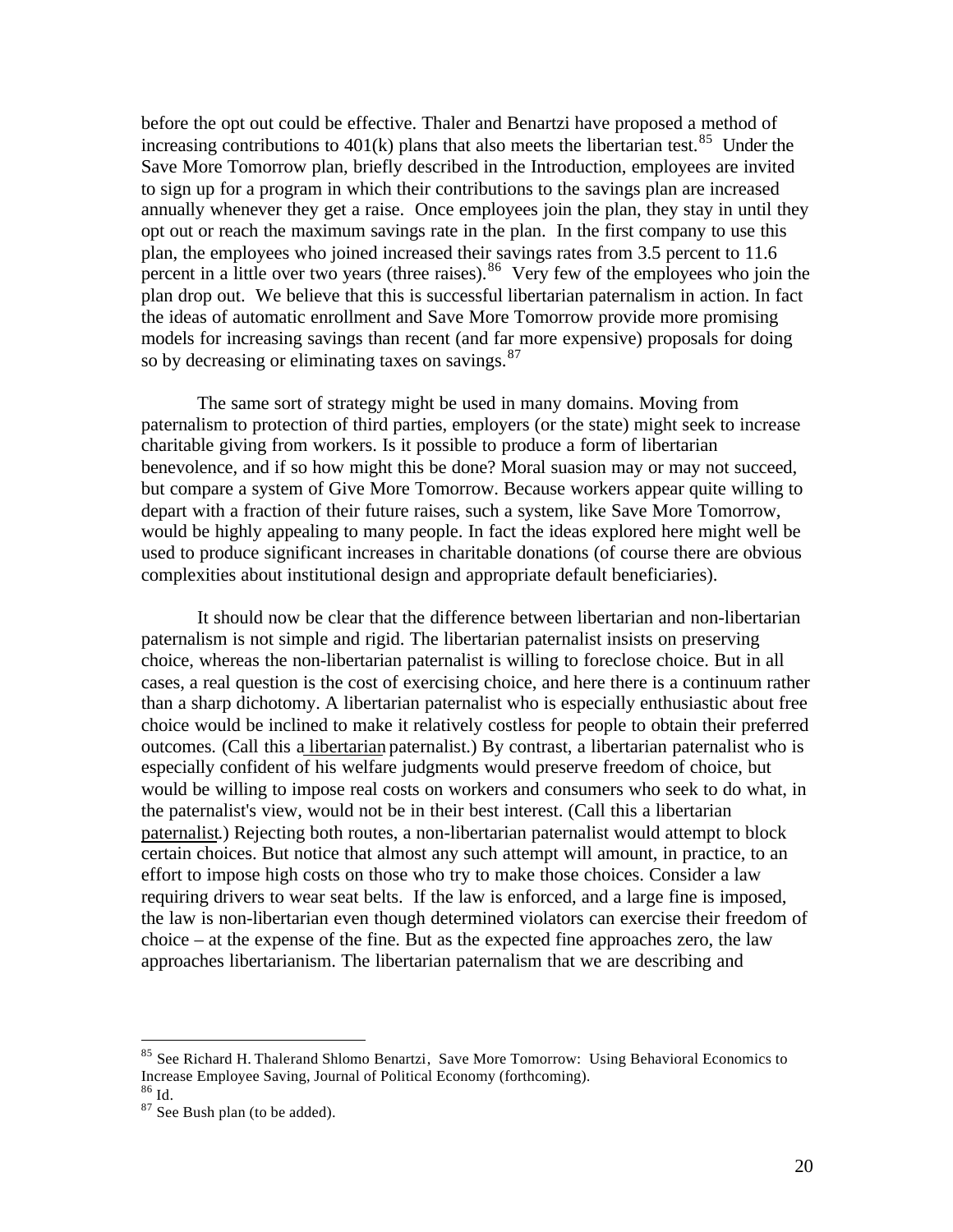defending here attempts to ensure, as a general rule, that people can easily avoid the paternalist's suggested option. <sup>88</sup>

### **E. Illustrations and Generalizations**

Many actual and proposed legal provisions embody libertarian paternalism. Some of those provisions require disclosure of information; some of them shift the default rule; some of them preserve freedom of contract but impose procedural or substantive restrictions on those who seek to move in directions that seem, to the planner, to be contrary to their welfare. We divide this brief catalogue into two parts, the first dealing with labor and employment law, and the second dealing with consumers more generally.<sup>89</sup>

1. Labor and employment law. Under the Age Discrimination in Employment Act (ADEA), employees are permitted to waive their rights at the time of retirement,  $90$  and hence the statutorily conferred right – to be free from age discrimination – does not reject the libertarian commitment to freedom of contract. But the employee is presumed to have that right unless there has been a "knowing and voluntary" waiver.<sup>91</sup> To ensure that the waiver is knowing and voluntary, the ADEA imposes a range of procedural hurdles. Thus the waiver must specifically refer "to rights or claims arising under" the  $ADEA^{92}$ ; the employee must be advised in writing to consult with an attorney before executing the agreement<sup>93</sup>; the employee must be given "at least 21 days within which to consider the agreement"<sup>94</sup>; and the agreement must provide for a minimum of a seven day postexecution revocation period.<sup>95</sup> The ADEA has an unmistakable paternalistic dimension insofar as it switches the default rule to one favoring the employee and also creates a set of procedural barriers to insufficiently informed waivers. At the same time, the ADEA goes beyond inevitable paternalism through those very barriers, which significantly raise the burdens of waiver. But the ADEA preserves freedom of choice and thus satisfies the libertarian criterion.

Labor and employment law offers many other examples. The Model Employment Termination Act alters the standard American rule to the effect that employees may be discharged for no reason or for any reason at all.<sup>96</sup> Under the Model Act, employees are given the right to be discharged only for cause.<sup>97</sup> But the Model Act complies with libertarian principles by allowing employers and employees to waive the right on the

<sup>&</sup>lt;sup>88</sup> We are not, therefore, attempting to enter into the debate between paternalists and antipaternalists, though obviously much of our discussion bears on that debate.

<sup>89</sup> For an overlapping catalogue, see Camerer et al., supra note.

 $90$  29 USC 626(f)(1) (1994).

<sup>91</sup> Id.

 $92$  Id 626(f)(1)(B).

 $93$  Id 626(f)(1)(E).

 $94626(f)(1)(D)(ii)$ .

 $95$  Id 626 (f)(1)(G).

<sup>&</sup>lt;sup>96</sup> See Model Employment Termination Act, reprinted in Mark A. Rothstein and Lance Liebman, Employment Law 208-19 (3d ed. Statutory Supp. 1997).

 $97$  Id. at section 4 $\odot$ .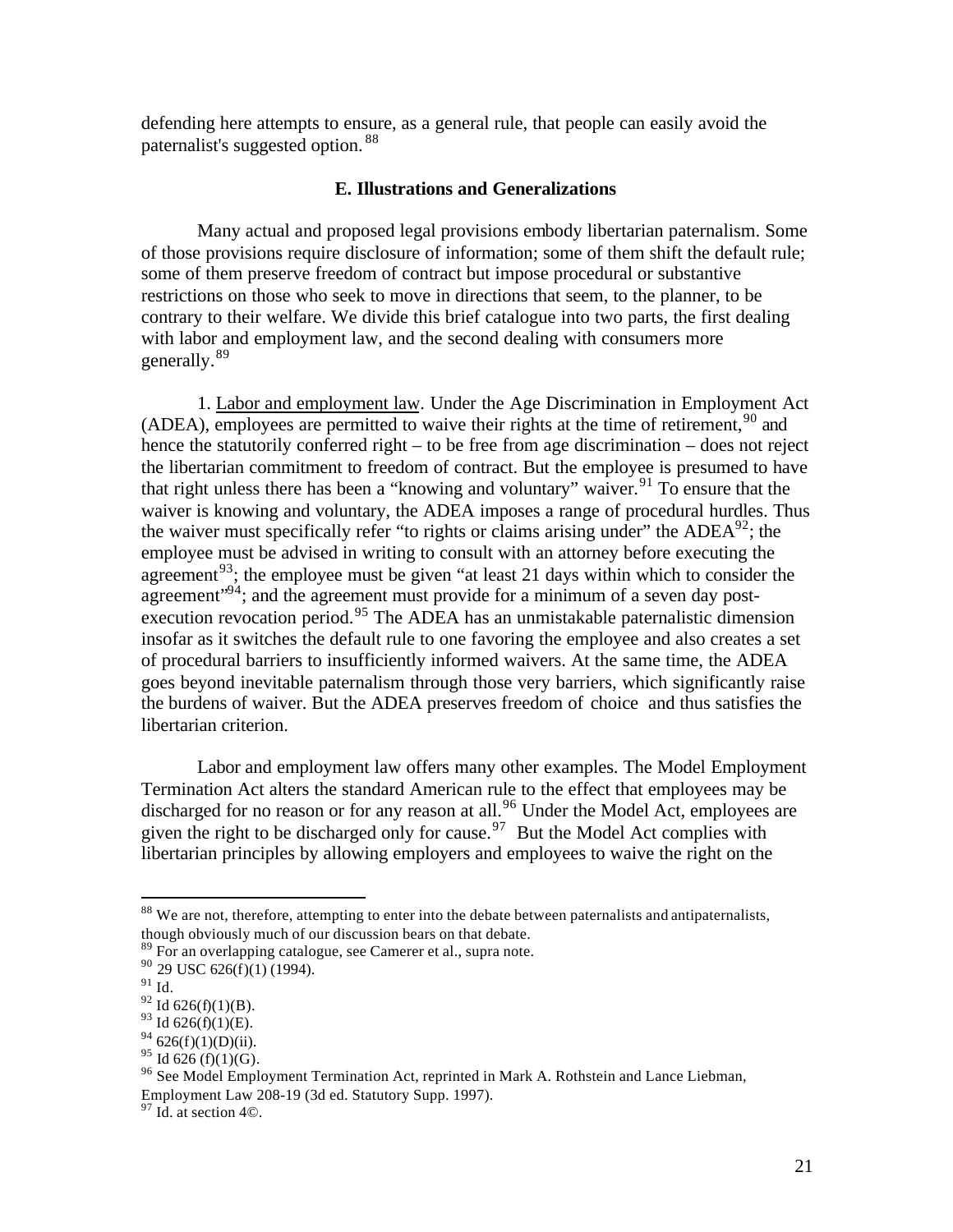basis of an agreement, by the employer, to provide a severance payment in the event of a discharge not based on poor job performance.<sup>98</sup> That payment must consist of one month's salary for every year of employment. This limitation on waiver is substantive and in that sense quite different from the procedural limitation in the ADEA; in that sense it is less libertarian than it might be. But freedom of choice continues to be respected.

2. Consumer protection. In the law of consumer protection, the most obvious examples of libertarian paternalism involve "cooling off" periods for certain decisions.<sup>99</sup> The underlying rationale is that under the heat of the moment, consumers might make illconsidered or improvident decisions. Both bounded rationality and bounded willpower are the underlying concerns. A mandatory cooling-off period for door-to-door sales, of the sort imposed by the Federal Trade Commission in  $1972$ ,  $100$  is a simple illustration. Hence door-to-door sales must be accompanied by written statements telling buyers of their right to rescind purchases within three days of transactions.<sup>101</sup> Some states also impose mandatory waiting periods before people may receive a divorce decree.<sup>102</sup> We could easily imagine similar restrictions on the decision to marry, and some states have moved in this direction as well.<sup>103</sup> Aware that people might act impulsively or in a way that they will regret, regulators do not block their choices, but ensure a period for sober reflection. Note in this regard that mandatory cooling-off periods make best sense, and tend to be imposed, when two conditions are met: (1) people are making decisions that they make infrequently and for which they therefore lack a great deal of experience and (2) emotions are likely to be running high. These are the circumstances – of bounded rationality and bounded self-control respectively -- in which consumers are peculiarly prone to making choices that they will regret.

3. Generalizations. We are now in a position to categorize a diverse set of paternalistic interventions: minimal paternalism, coerced choices, procedural constraints, and substantive constraints.

- 1. Minimal paternalism is that form of paternalism that occurs whenever a planner (private or public) constructs a default rule or starting point with the goal of influencing behavior. So long as it is costless or nearly costless to depart from the default plan, minimal paternalism is maximally libertarian. This is the form of paternalism that we have described as inevitable.
- 2. Unsure of what choices will promote welfare, a planner might reject default plans or starting points entirely and force people to choose explicitly (what we have described as the strategy of coerced choices). This approach finds an analogue in information-eliciting default rules in contract law, designed to

 $98$  Id.

<sup>&</sup>lt;sup>99</sup> See the valuable discussion in Camerer et al., supra note.

<sup>100</sup> 16 CFR 429.1(a) (2001).

 $101$  Id.

<sup>&</sup>lt;sup>102</sup> See Cal Fam Code 2339 (a); Conn Gen Stat 46b67(a). For general discussion, see Elizabeth Scott, Rational Decisionmaking About Marriage and Divorce, 76 Va L Rev 9 (1990).

<sup>&</sup>lt;sup>103</sup> See Camerer et al., supra note.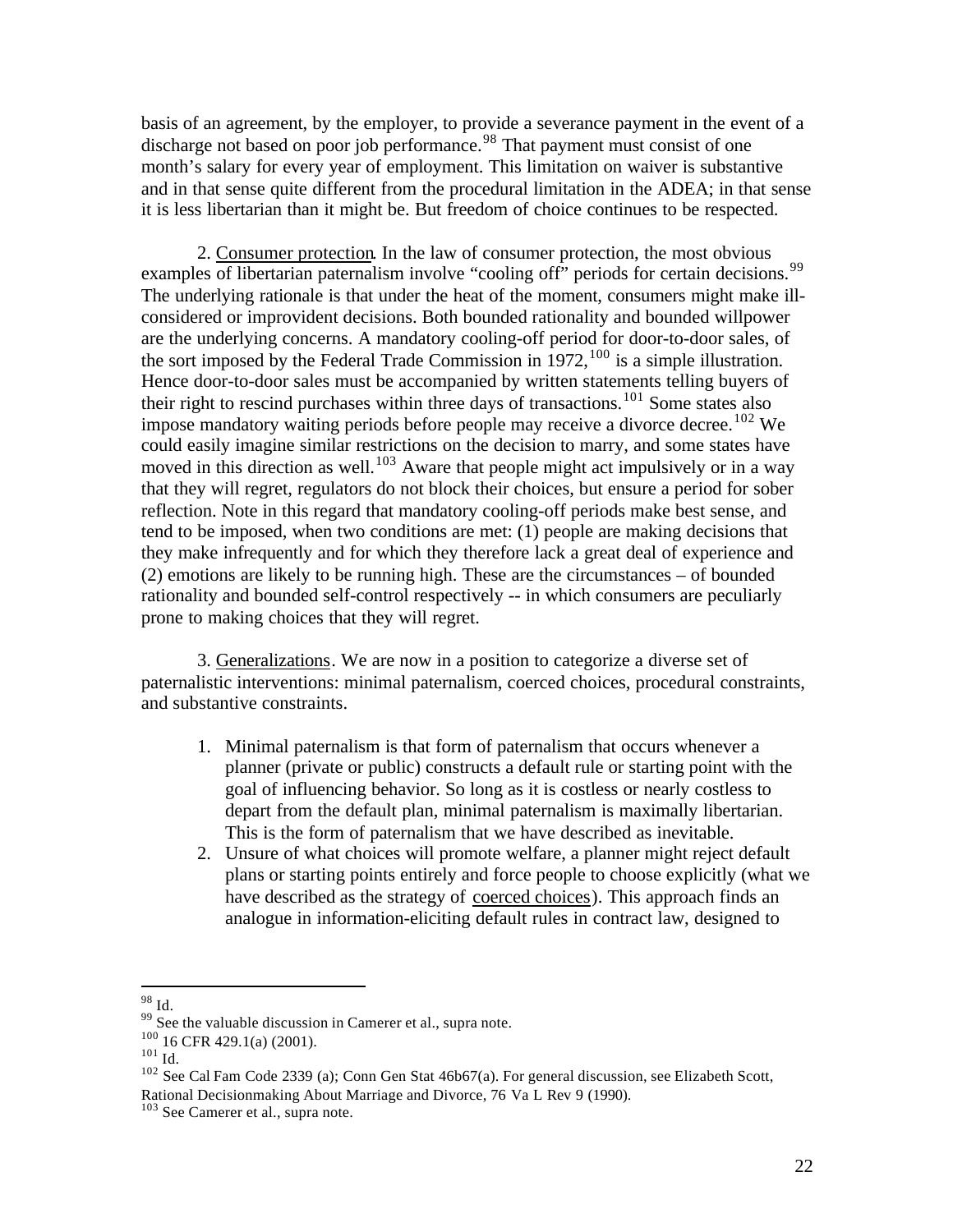give contracting parties a strong incentive to say what they want.<sup>104</sup> In a sense, planners who coerce choice are not paternalistic at all. But to the extent that such planners force people to choose whether or not people would like to choose, there is a paternalistic dimension to their actions. ("Choosing is good for both freedom and welfare," they appear to think, whether or not people agree with them.)

- 3. A slightly more aggressive form of paternalism occurs when the default plan is accompanied by procedural constraints, designed to ensure that any departure is fully voluntary and entirely rational. When procedural constraints are in place, it is not costless to depart from the default plan. The extent of the cost, and the aggressiveness of the paternalism, will of course vary with the extent of the constraints. The justification for the constraints will depend on whether there are serious problems of bounded rationality and bounded selfcontrol; if so, the constraints are justified not on the ground that the planner disagrees with people's choices, but because identifiable features of the situation make it likely that choices will be defective. The Age Discrimination in Employment Act is our principal example here.
- 4. Alternatively, a planner might impose substantive constraints, allowing people to reject the default arrangement, but not on whatever terms they choose. On this approach, the planner selects the terms along which the parties will be permitted to move in their preferred directions. The Model Termination Act and the Fair Labor Standards Act are illustrations. The extent of the departure from libertarianism will be a function of the gap between the legally specified terms and the terms that parties would otherwise reach. Here too the justification for the constraint depends on bounded rationality and bounded self-control.
- 5. A planner might reject freedom of choice on the ground that those who reject the default plan will err all or almost all of the time. Such a planner will impose significant costs on those who depart from the plan. As we have said, there is a thin line between non-libertarian paternalists and libertarian paternalists who impose high costs, procedural or substantive, on those who reject the plan. Almost all of the time, the non-libertarian paternalist will allow choosers, at some cost, to reject the proposed course of action. Those who are required to wear motorcycle helmets can decide to risk the relevant penalty, and to pay it if need be. Employers and employees might agree to subminimum wage work and risk the penalties if they are caught. In this particular sense, penalties are always prices.

### **IV. How to Choose: The Toolbox of the Libertarian Paternalist**

How should sensible planners (a category meant to include anyone who must design plans for others, from human resource directors to bureaucrats to kings) choose among possible systems, given that some choice is necessary? We suggest two approaches to this problem. If feasible, a comparison of possible rules should be done

<sup>&</sup>lt;sup>104</sup> See Ian Ayres and Robert Gertner, Filling Gaps in Incomplete Contracts: An Economic Theory of Default Rules, 99 Yale L.J. 87 (1989).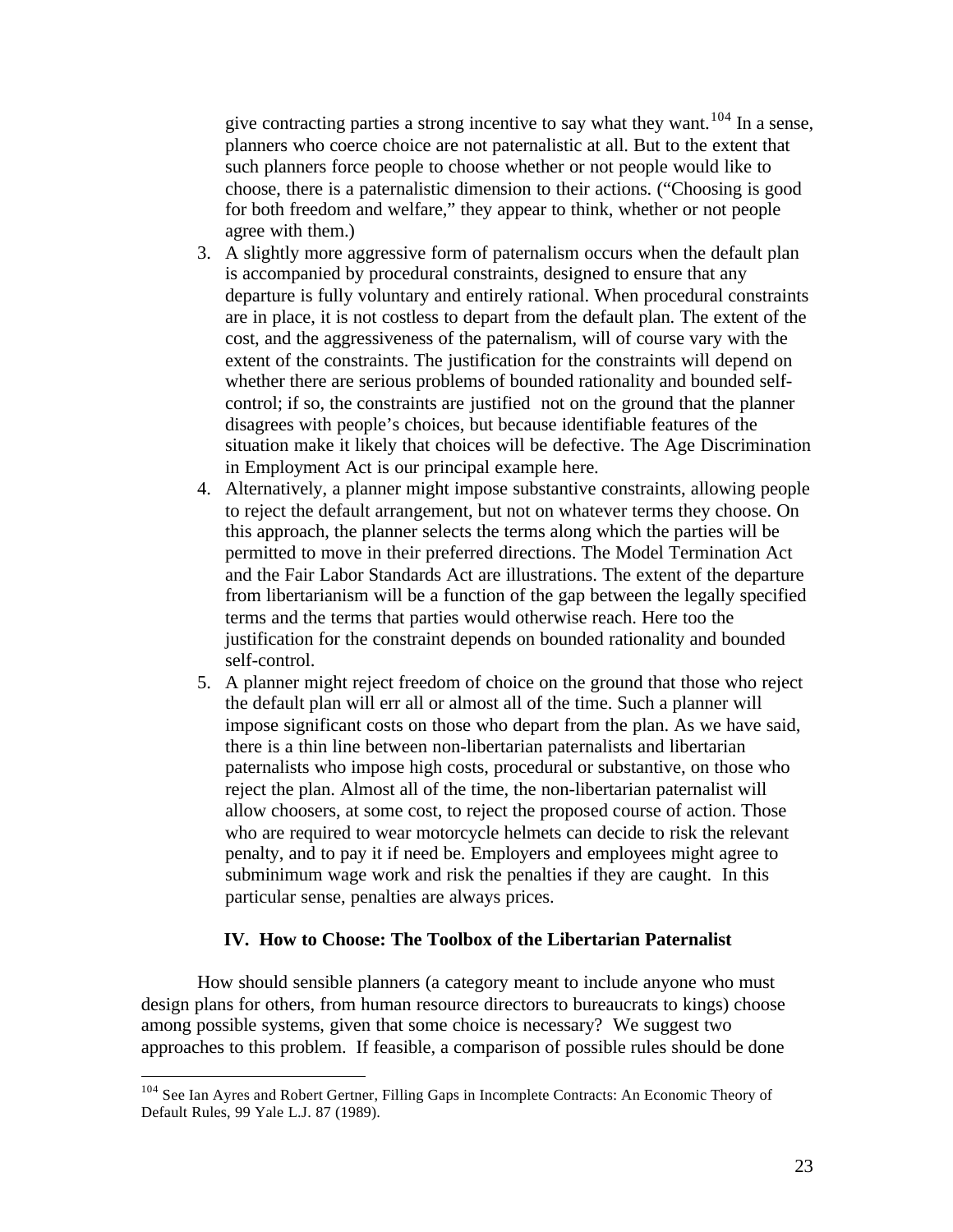using a form of cost-benefit analysis. In many cases, however, such analyses will be both difficult and expensive. As an alternative, we offer some rules of thumb that might be adopted to choose among alternatives. In general, it makes sense to experiment with possible approaches, to identify their results for both choices and outcomes. We have emphasized automatic enrollment plans and Save More Tomorrow because studies have suggested that both of these have a great deal of potential. In other domains, plans are likely to be proposed in the face of highly imperfect information; more data will reveal a great deal. Large-scale programs are most justified if repeated experiments have shown that they actually work.

### **A. Costs and Benefits**

The goal of a cost-benefit study would be to measure the full ramifications of any design choice. In the context at hand, the cost-benefit study cannot be based on willingness to pay (WTP), because WTP will be a function of the default rule.<sup>105</sup> It must be a more open-ended (and inevitably somewhat subjective) assessment of the values at stake. To illustrate, take the example of automatic enrollment. Under automatic enrollment, some employees will join the plan who otherwise would not. Presumably, some are made better off (especially if there is an employer match) but some may be made worse off (e.g., those who are highly liquidity constrained). A cost-benefit analysis would attempt to evaluate these gains and losses.

If the issue were only enrollment, we think it highly likely that the gains would exceed the losses. Because of the right to opt out, those who need the money immediately are able to have it. And in the abstract, it is reasonable to believe that the costs of having too little saved up for retirement are typically greater than the costs of having saved too much. Few people find that their welfare has been substantially diminished by excessive savings. Empirical studies find that revealed choices do not undermine but support this judgment. Most employees do join the plan eventually, and very few who are automatically enrolled opt out when they figure out what has happened to them.<sup>106</sup> It would be possible to respond that our reliance on behavior as an indication of welfare is inconsistent with one of the central claims of this Article, to the effect that choices do not necessarily coincide with welfare. But there is no inconsistency. Compare rules calling for mandatory cooling off periods. The premise of such rules is that people are more likely to make good choices when they have had time to think carefully and without a salesperson present. Similarly, it is reasonable to think that if, on reflection, workers realized that they had been "tricked" into saving too much, they might take the effort to opt out. The fact that very few participants choose to opt out supports (though it does not prove) the claim that they are helped by a system that makes joining easy.

Once the other effects of automatic enrollment are included, the analysis becomes cloudier. Any plan for automatic enrollment must include a specified default savings rate. Some of those automatically enrolled at a three percent savings rate -- a typical default in automatic enrollment -- would have chosen a higher rate if left to their own

<sup>&</sup>lt;sup>105</sup> See Kahneman, Knetsch, and Thaler, supra note; Korobkin, supra note.

<sup>&</sup>lt;sup>106</sup> See Madrian and Shea, supra note; Choi et al., supra note.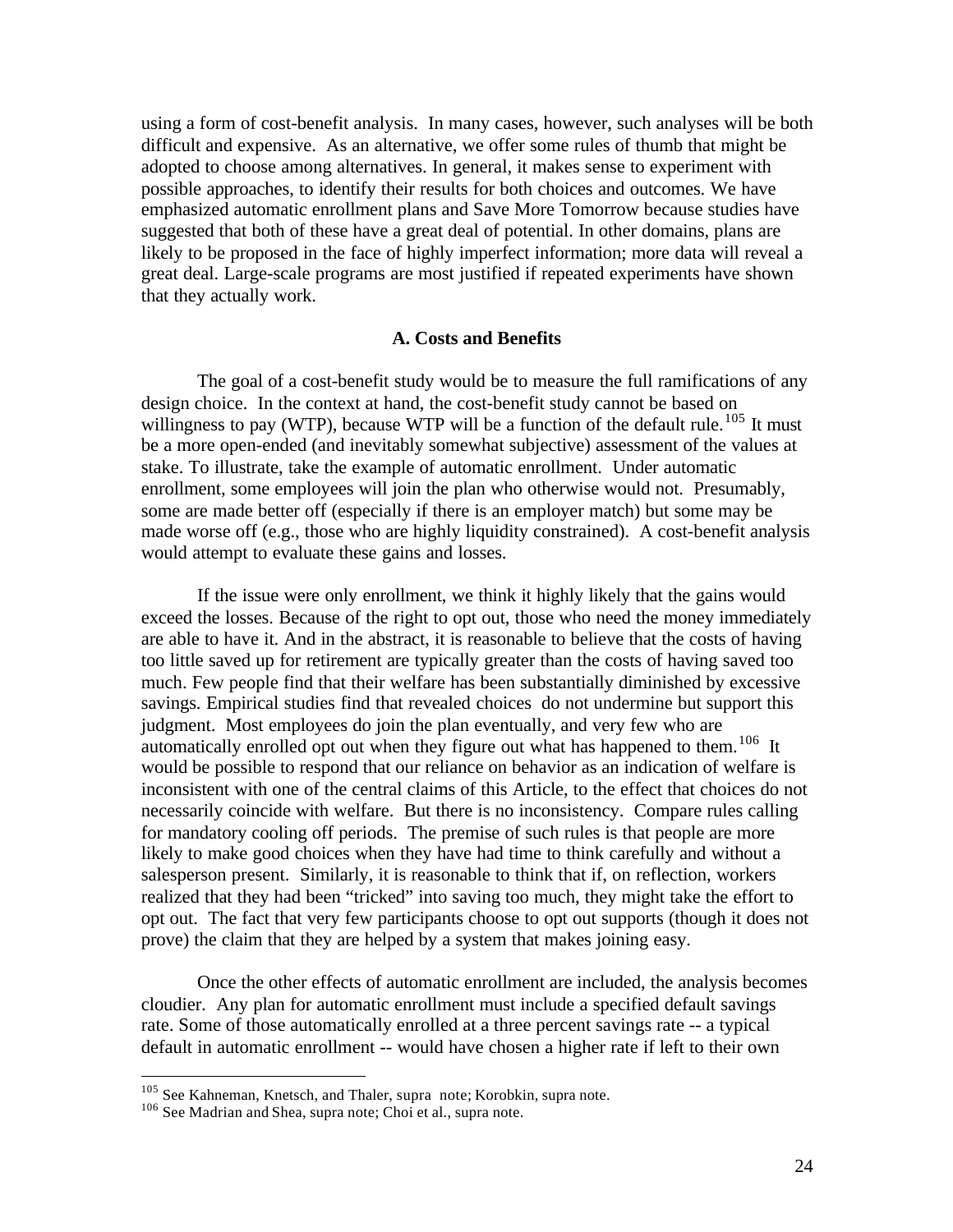devices.<sup>107</sup> If automatic enrollment leads some or many people to save at a lower rate than they would choose, the plan might be objectionable for that reason. Hence we are less confident that this more complete cost-benefit analysis would support the particular opt-out system, though a higher savings rate might well do so, and a more sophisticated plan, avoiding some of these pitfalls, is discussed below.

Similar trade-offs are involved with another important issue: The appropriate default rule for organ donations. In many nations -- Austria, Belgium, Denmark, Finland, France, Italy, Luxemburg, Norway, Singapore, Slovenia, and Spain -- people are presumed to consent to allow their organs to be used, after death, for the benefit of others; but they are permitted to rebut the presumption, usually through an explicit notation to that effect on their drivers' licenses.<sup>108</sup> In the United States, by contrast, those who want their organs to be available for others must affirmatively say so, also through an explicit notation on their drivers' licenses. The result is that in "presumed consent" nations over 90 percent of people make their organs available for donation, whereas in the United States, the corresponding number is below 20 percent.<sup>109</sup> We hypothesize that this dramatic difference is not a product of deep cultural differences, but of the massive effect of the default rule. Hence we would predict that a European-style default rule, in the United States, would produce European-level donation rates.

The default rules for organ donation do not fit the usual definition of paternalism. The issue is the welfare of third parties, not of choosers. Here we are speaking not of libertarian paternalism, but of libertarian benevolence: An approach that attempts to promote benevolence, and to assist vulnerable people, without mandating behavior in any way. We suggest that changes in default rules, or a system of Give More Tomorrow, could produce large increases in public assistance – and that such approaches could do so in a way that avoids coercion. With respect to behavior, the analysis of libertarian benevolence is quite similar to that of libertarian paternalism. One of the advantages of that analysis is the demonstration that when third party interests are at stake, the default rule will matter a great deal. It follows that planners can often deliver significant benefits to third parties not by coercing choice, but by switching the default rule. In the case of organ donation, this is what we observe.

Does one or another default rule promote welfare? At first glance, the European rule seems much better, simply because it should save a large number of lives without compromising any other important value. The most that can be said against the European rule is that through inertia, perceived social pressure, or confusion, some people might end up donating their organs when they would not, all things considered, prefer to do so ex ante. (Their ex post preferences are difficult to infer!) If this objection (or some other<sup>110</sup>) seems forceful, an alternative would be to adopt the coerced choice approach – to require, at the time of applying for a driver's license, that applicants indicate whether

 $107$  See id.

<sup>108</sup> See http://www.presumedconsent.org.futuresite.register.com/

 $109$  Id.

<sup>&</sup>lt;sup>110</sup> It is conceivable that the care of fatally ill patients might be sacrificed in order to harvest their organs, but no evidence suggests that this is a serious risk.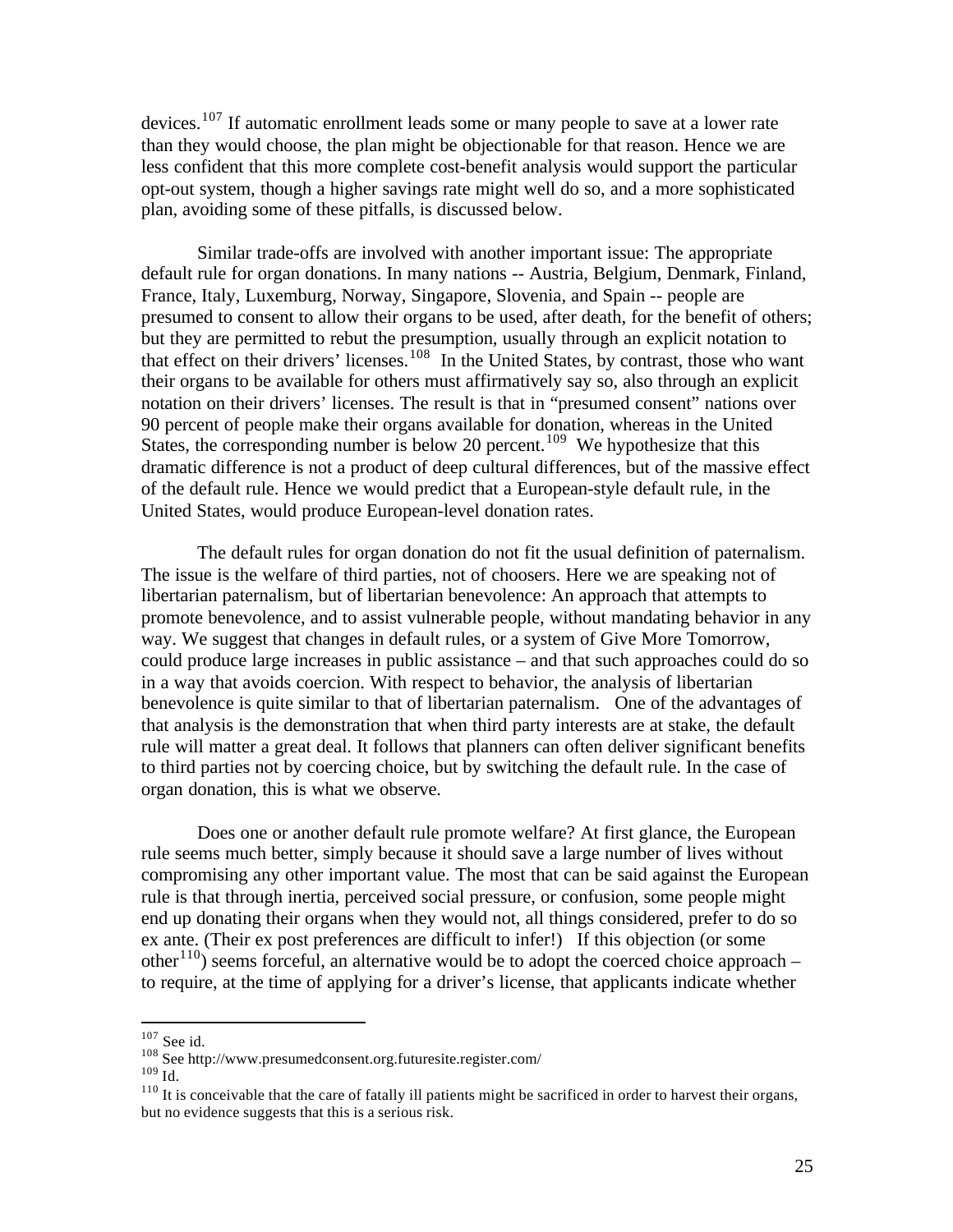they want to allow their organs to be used for the benefit of others. We make only two claims about this example. First, the evaluative question turns in large part on empirical issues, of the sort that it would be both possible and useful to investigate. Second, the American approach is unlikely to be best.<sup>111</sup>

# **B. Rules of Thumb**

In many cases, the planner will be unable to make a direct inquiry into welfare, either because too little information is available, or because the costs of doing the analysis are not warranted. The committed anti-paternalist might say, in such cases, that people should simply be permitted to choose as they see fit. We hope that we have said enough to show why this response is unhelpful. What people choose often depends on the starting point, and hence the starting point cannot be selected by asking what people choose. In these circumstances, the libertarian paternalist would seek indirect proxies for welfare – methods that test whether one or another approach promotes welfare without relying on unreliable guesswork about that question. We suggest three possible methods.

First, the libertarian paternalist might select the approach *that the majority would choose if explicit choices were required and revealed*. In the context of contract law, this is the most familiar inquiry in the selection of default rules  $112$  – provisions that govern contractual arrangements in the absence of express provision by the parties. Useful though it is, this market-mimicking approach raises its own problems. Perhaps the majority's choices would be insufficiently informed, or a reflection of bounded rationality or bounded self-control. Perhaps those choices would not, in fact, promote the majority's welfare. At least as a presumption, however, it makes sense to follow those choices if the planner knows what they would be. A deeper problem is that the majority's choices might themselves be a function of the starting point or the default rule. If so, the problem of circularity dooms the market-mimicking approach. But in some cases, at least, the majority might go one way or the other regardless of the starting point; and to that extent, the market-mimicking strategy is workable. Recall that in the cafetaria example, some options would not fit with the majority's ex ante choices (hot asparagus pie, peanut butter soup), and that for savings, some allocations would certainly violate the choices of ordinary workers (say, an allocation of 30 percent or more to savings). In fact a clear understanding of majority choices might well support a default rule that respects those choices even if the planner thinks that an inquiry into welfare would support another rule. At the very least, planners should be required to have real confidence in their judgment if they seek to do something other than what a suitably informed majority would find to be in its interest.

 $111$  It follows from this example that if private or public planners would like to increase charitable donations, they could easily do that simply by creating automatic deductions for charity. Even if workers are allowed to opt out, clever planners should easily be able to ensure a much higher level of donations. Compare the system of automatic-donations-with-opt-out to official churches in various nations in Europe (citations to be added).

<sup>&</sup>lt;sup>112</sup> See, e.g., Ian Ayres and Robert Gertner, supra note.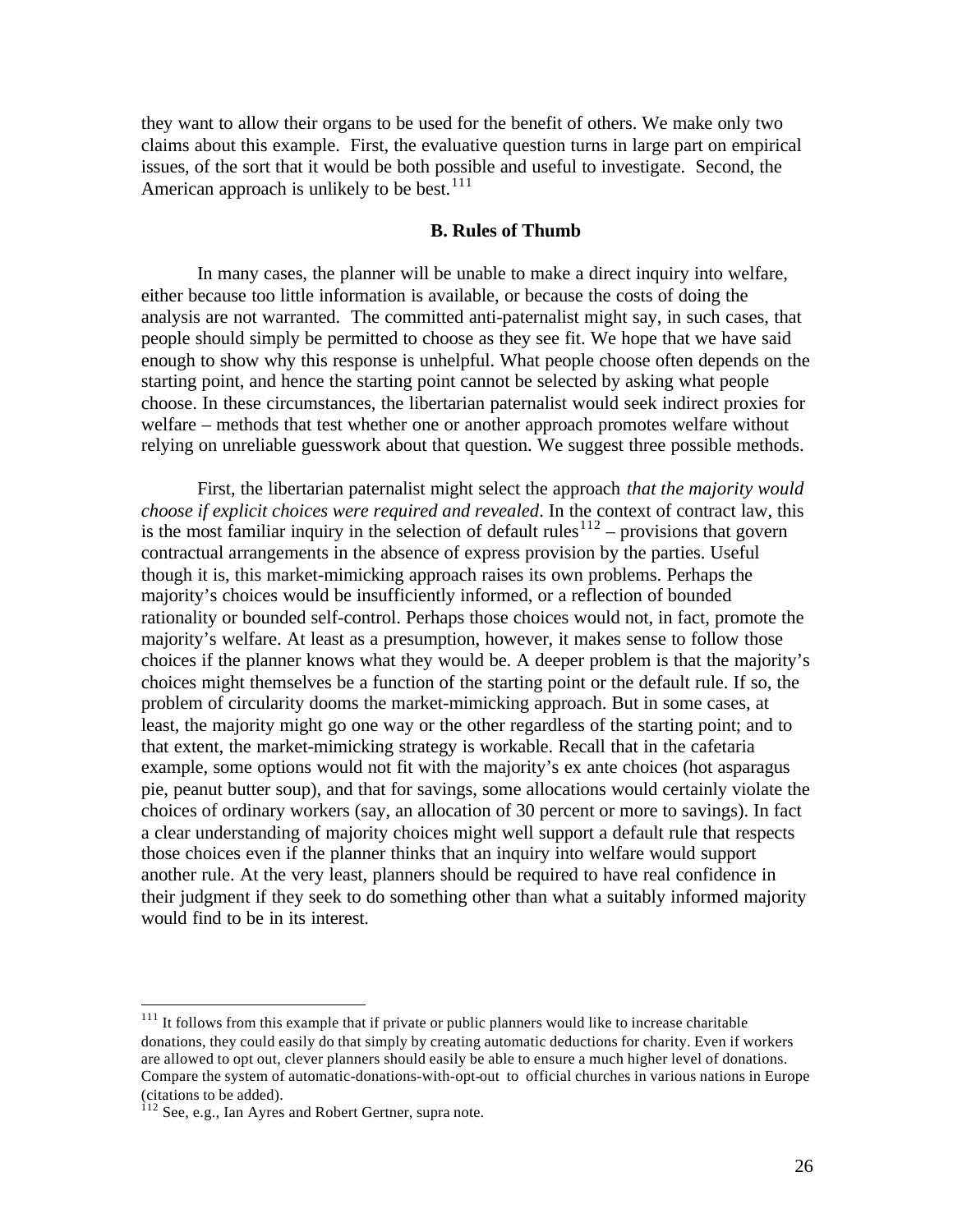Second, the libertarian paternalist might select the approach that we have called coerced choices, one *that would force people to make their choices explicit*. This approach might be chosen if the market-mimicking strategy fails, either because of the circularity problem or because the planner does not know which approach would in fact be chosen by the majority. We have seen the possibility of forced choices in the context of retirement plans and organ donations; it would be easy to multiply examples. In the law of contract, courts sometimes choose "penalty defaults" – default rules that penalize the party in the best position to obtain a clear statement on the question at hand, and hence create an incentive for clarity for the person who is in the best position to produce clarity.  $113$  Libertarian paternalists might go along the same track; in fact penalty defaults can be seen as a form of libertarian paternalism.

Here too, however, there is a risk that the choices that are actually elicited will be inadequately informed or will not promote welfare. In the case of retirement plans, for example, forced choices have been found to produce higher participation rates than requiring opt-ins, but lower rates than requiring opt-outs.<sup>114</sup> If it is likely that automatic enrollment promotes people's welfare, perhaps automatic enrollment should be preferred over forced choices. The only suggestion is that where social planners are unsure how to handle the welfare question, they might devise a strategy that requires people to choose.

Third, the libertarian paternalist might select the approach *that minimizes the number of opt-outs*. Suppose, for example, that when drivers are presumed to want to donate their organs to others, only 10 percent opt out – but that when drivers are required to signal their willingness to donate their organs to others, 30 percent opt in. This is an ex post inquiry into people's preferences, in contrast to the ex ante approach favored by the market-mimicking strategy. With those numbers, there is reason to think that the presumption in favor of organ donation is better, if only because more people are sufficiently satisfied to leave it in place.

# **V. How Much Choice Should Be Offered?**

Sweden recently adopted a partial privatization of its social security system along similar lines to those now being suggested in the United States: 2.5 percent of the payroll tax is invested in individual accounts.<sup>115</sup> The designers of this plan made two decisions that we think would draw the approval of most anti-paternalists. First, all money managers that met certain fiduciary conditions were permitted to have their funds be included among those offered to participants.<sup>116</sup> Second, although a default investment portfolio was designated for those participants who did not select one for themselves, participants were urged (via a massive publicity campaign) to eschew the default and instead to select their own portfolios.<sup>117</sup> As a result of these two choices, there were over

 $113$  See id.

<sup>114</sup> See Choi et al.., supra.

<sup>115</sup> See Goran Normann and Daniel J. Mitchell, Pension Reform in Sweden: Lessons for American Policymakers (2002), available at http://www.heritage.org/Research/SocialSecurity/bg1381es.cfm <sup>116</sup> See http://www.nek.uu.se/Pdf/wp2002\_6.pdf

 $^{117}$  Id.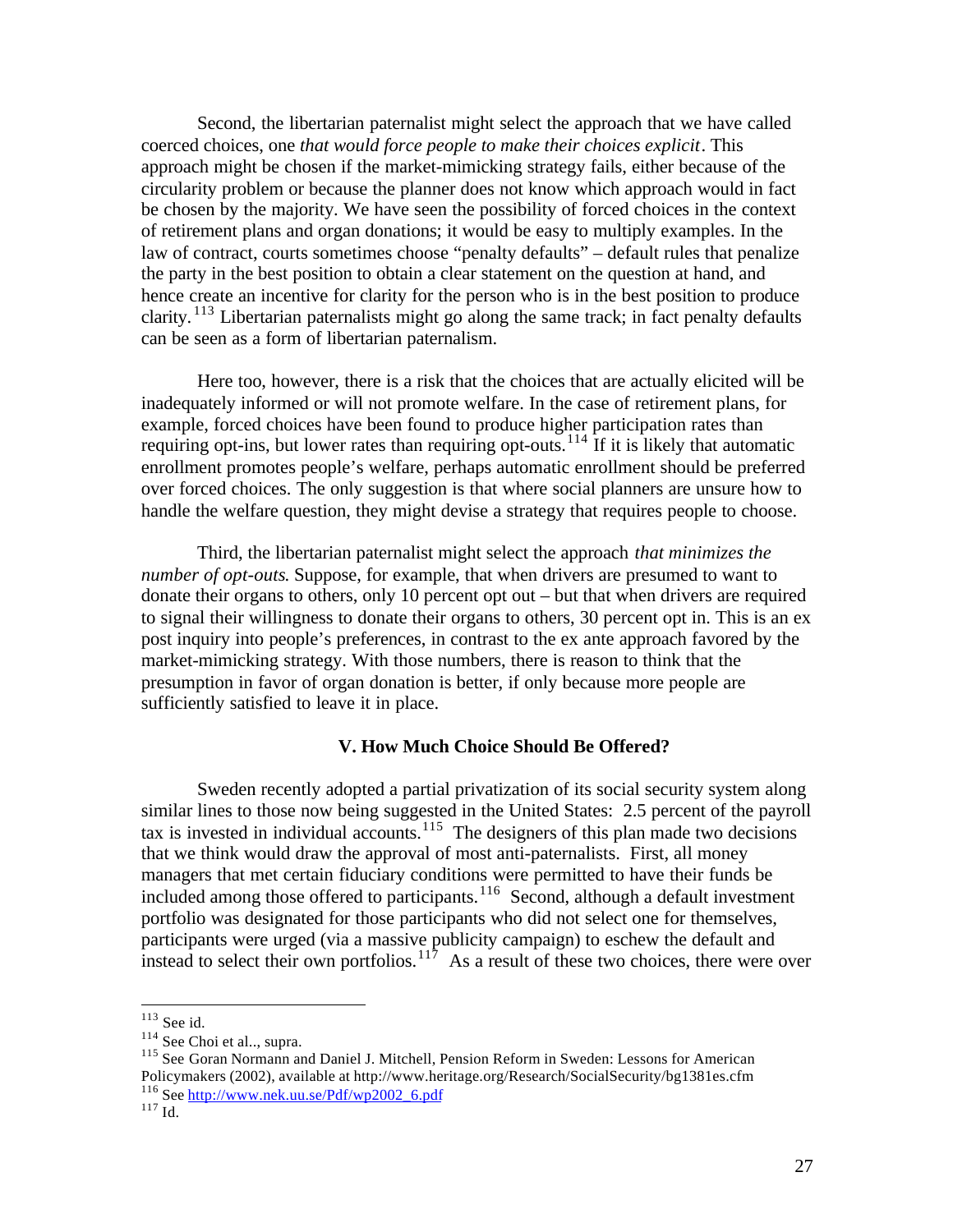450 funds in the plan, and very few Swedes selected the default option. <sup>118</sup> It is too soon to judge how well the participants did at choosing their portfolios, but we do know that the largest market share (about 5 percent) was invested in a fund that invested primarily in Internet stocks. $119$ 

We outline the Swedish experience to illustrate a more general question. How much choice should people be given? Libertarian paternalists want to promote freedom of choice, but they need not seek to provide bad options, and among the set of reasonable ones, they need not argue that more is necessarily better. Indeed that argument is quite implausible in many contexts. With respect to savings plans, would hundreds of thousands of options be helpful? Millions? Thirty years ago, most academics had only two investment options in their retirement plan, TIAA and CREF. Now most universities offer more than one provider and often dozens, if not hundreds, of funds from which to choose. Some of the relevant plans, designed to be readily intelligible, seem impossibly complicated even to moderately well-informed academics (one of us speaks from personal experience). Do participants gain from this increase in their choice set? In a standard economic analysis this is a non-question. It is a basic axiom of rational choice theory that more choices cannot make people worse off (at least abstracting from the costs of making the decision). But a complete analysis, informed by the research on the psychology of decision making, is more complicated. It is certainly *possible* that 450 is more than the optimal number of funds to offer in a system of individual accounts. Indeed, one recent study finds that when 401(k) plans offer more choice, participants are slower to join, perhaps because they are overwhelmed by the number of choices and procrastinate. $120$ 

 It is far beyond our ambition here to venture a full analysis of the question how much choice to offer individuals in various domains.<sup>121</sup> Instead, we identify some questions that a libertarian paternalist might ask to help decide how much (reasonable) choice to offer. Two general considerations are relevant: the costs of decisions and the costs of errors. When a number of options increases the costs of decisions, there is reason to reduce the number of options -- a reason that might be overcome if that number makes it more likely that people will make choices that increase their welfare. It follows that numerous options are more likely to be preferred if they will lead to welfare-promoting decisions for many or most (and hence reduce error costs). The more particular questions we introduce are a way of specifying the inquiry into decision costs and error costs. Our analysis is directly relevant to debates about retirement plans and the privatization of social security; in the latter context, it raises doubts about the idea that workers would benefit from an extremely wide range of choices.<sup>122</sup>

<sup>&</sup>lt;sup>118</sup> See http://www.nek.uu.se/Pdf/wp2002\_6.pdf

 $119$  Id.

<sup>120</sup> See How Much Choice is Too Much?: Determinants of individual contributions in 401(k) retirement plans? Sheena S. Iyengar, Wei Jiang, and Gur Huberman, unpublished working paper, Columbia Business School, 2003.

<sup>&</sup>lt;sup>121</sup> For relevant discussion, see George Loewenstein, Costs and Benefits of Health- and Retirement-Related Choice, in Social Security and Medicare: Individual vs. Collective Risk and Responsibility (Sheila Burke et al. eds. 2000); Gerald Dworkin, Is More Choice Better Than Less?, in Gerald Dworkin, Autonomy (1988). <sup>122</sup> See also Loewenstein, supra note.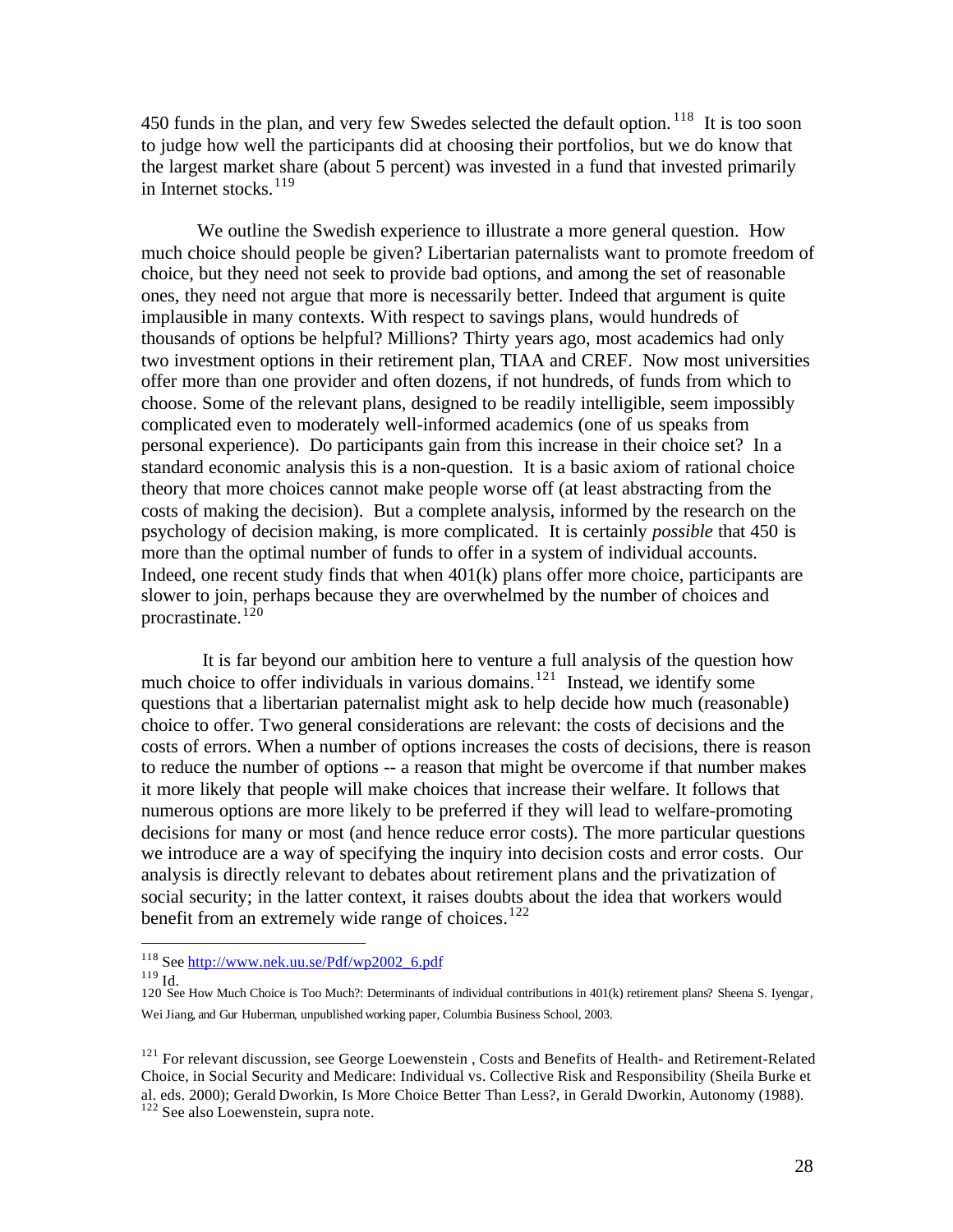1. *Do choosers have informed preferences?* In some domains, consumers and workers are highly informed – so much so that they will not even be influenced by default rules. Most adults have experimented enough over the course of their lives to have a good sense of what flavors of ice cream they like. They can do a decent job of picking even in a shop offering dozens of flavors. If the default option is asparagusflavored ice cream, they will be unlikely to choose it, and might well be annoyed. But when faced with a menu listing many unfamiliar foods in a foreign country, people might not be benefited by being asked to choose among them, and they might prefer a small list or ask the waiter for a default suggestion (e.g., what do other tourists like?). Clever restaurants catering to tourists often offer a default "tourist menu." Many actual choices fall between the poles of ice cream flavors and foreign menus. When information is limited, countless options increase the costs of decisions without increasing the likelihood of accuracy. But when choosers are highly informed, numerous options decrease the likelihood of error and do not greatly increase decision costs, simply because informed choosers can more easily navigate the menu of options.

2. *Is the mapping from options to preferences transparent?* If we order a coffee ice cream cone, we have a pretty good idea what we will consume. If we invest \$10,000 in a mix of mutual funds, we have little idea (without the aid of sophisticated software) what a change in the portfolio will do to our distribution of expected returns in retirement. When we choose between health plans, we may not fully understand all the ramifications of our choice. If I get a rare disease, will I be able to see a good specialist? How long will I have to wait in line? When people have a hard time predicting how their choices will end up affecting their lives, they have less to gain by numerous options and perhaps even by choosing for themselves. If it is hard to map from options to preferences, a large set of choices is likely to be cognitively overwhelming, and thus to increase the costs of decisions without also increasing welfare by reducing errors.

3. *How much do preferences vary across individuals?* Some people smoke; others hate the smell of smoke. Some people like hard mattresses; others like soft ones. How do hotels deal with this problem? Most choose to cater to differences in tastes with respect to smoking but not with respect to mattresses. The mattress that appeals to the median hotel guest seems to be good enough to satisfy most customers, but the threat of a smoky room (or a night without cigarettes) is enough to scare customers away. Here is a case in which many people have well-formed preferences that trump default rules. Many planners, both private and public, must make similar tradeoffs. Since offering choice is costly, sensible planners make multiple choices available when people's preferences vary most. The argument for a large option set is thus strongest in cases of preferences that are both clear and heterogeneous. In such cases, people's welfare is likely to be promoted if each can choose as he sees fit, and homogeneity will lead to inaccuracy and thus widespread error costs.

4. *Do consumers value choosing for themselves, per se?* Freedom of choice is itself an ingredient in welfare. In some situations people derive welfare from the very act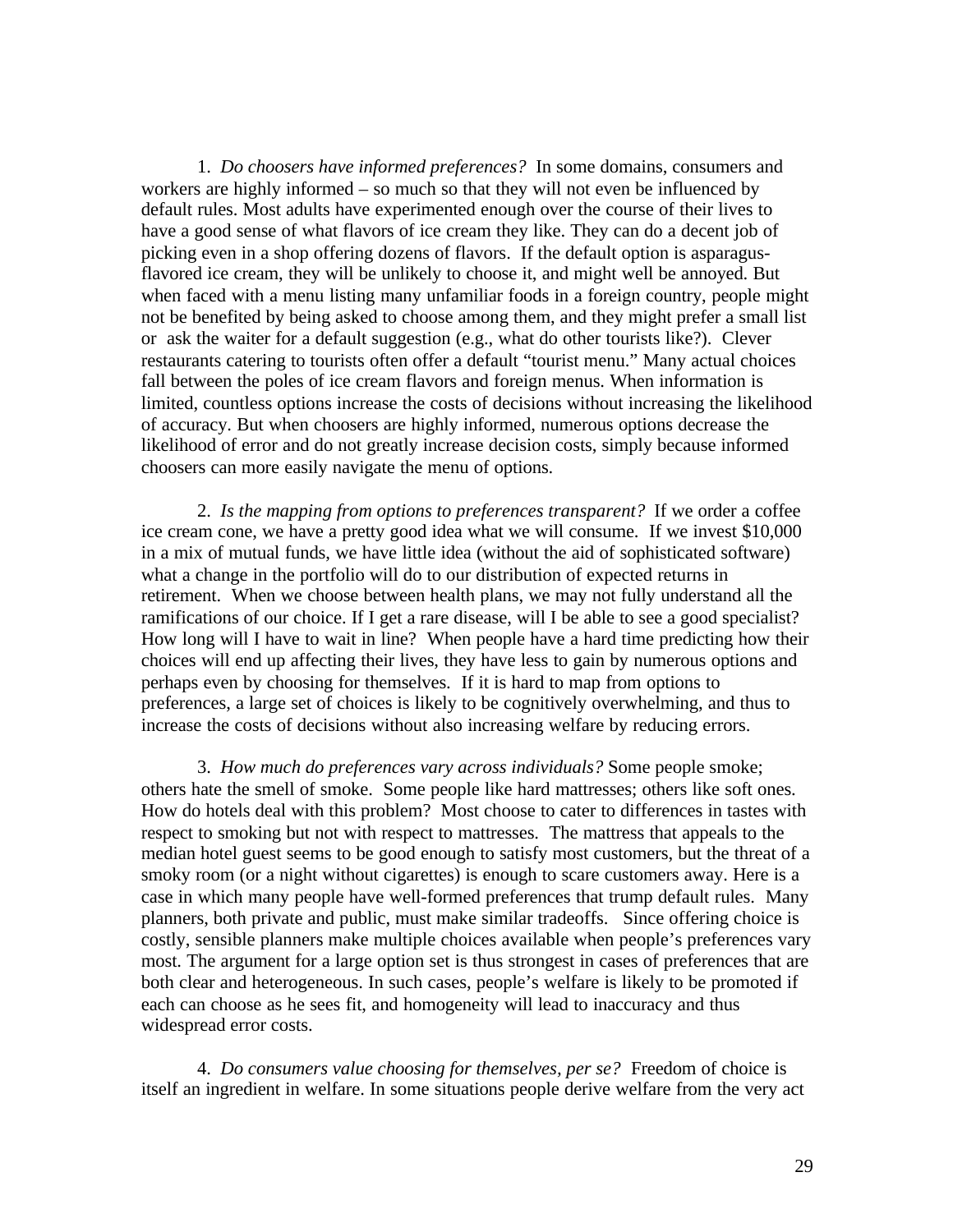of choosing. But sometimes it is a chore to have to choose,  $123$  and the relevant taste can differ across individuals. (One of us derives pleasure from reading and choosing from a wine list, the other finds that enterprise basically intolerable.<sup>124</sup>) The point very much bears on the decision whether to force explicit choices or instead to adopt a default rule that reflects what the majority wants. If making choices is itself a subjective good, the argument for forced choices is strengthened. But much of the time, especially in technical areas, people do not particularly enjoy the process of choice, and a large number of options is a burden. By contrast, a thoughtfully chosen default rule, steering them in sensible directions, is a blessing.

# **VI. Objections**

The argument for libertarian paternalism seems compelling to us, even obvious, but we suspect that hard-line anti-paternalists, and possibly others, will have objections. We respond to three possible objections here.

The first objection is that by advocating libertarian paternalism, we are starting down a very slippery slope. Once one grants the possibility that default rules for savings or cafeteria lines should be designed paternalistically, it might seem impossible to resist highly non-libertarian interventions. Critics might envisage an onslaught of what seem, to them, to be unacceptably intrusive forms of paternalism, from requiring motorcycle riders to wear helmets to mandatory waiting periods before consumer purchases to bans on cigarette smoking to intrusive health care reforms of many imaginable kinds. In the face of the risk of overreaching, might it not be better to avoid starting down the slope at all?

There are three responses. First, in many cases there is simply no viable alternative to paternalism in the weak sense, and hence planners are forced to take a least a few tiny steps down that slope. Recall that paternalism, in the form of effects on behavior, is frequently inevitable. In such cases, the slope cannot be avoided. Second, the libertarian condition, requiring opt-out rights, sharply limits the steepness of the slope. So long as paternalistic interventions can be easily avoided by those who seek to adopt a course of their own, the risks emphasized by anti-paternalists are minimal. Third, those who make the slippery slope argument are acknowledging the existence of a self-control problem, at least for planners. But if planners, including bureaucrats and human resource managers, suffer from self-control problems, then it is highly likely that other people do too. $12\overline{5}$ 

 $123$  Hence the association between choice and welfare is doubly contingent: Choice may or may not promote welfare, and choice may or may not be an ingredient in welfare. We are putting to one side the association between freedom of choice and autonomy, see note supra, and focussing here on the number of options to be provided.

 $1^{24}$  A more serious example comes from evidence that many patients do not want to make complex medical decisions and would prefer their doctors to choose for them. See Carl Schneider, The Practice of Autonomy (1998).

 $125$  We acknowledge that bureaucrats might be subject to distinctive pressures that aggravate self-control problems.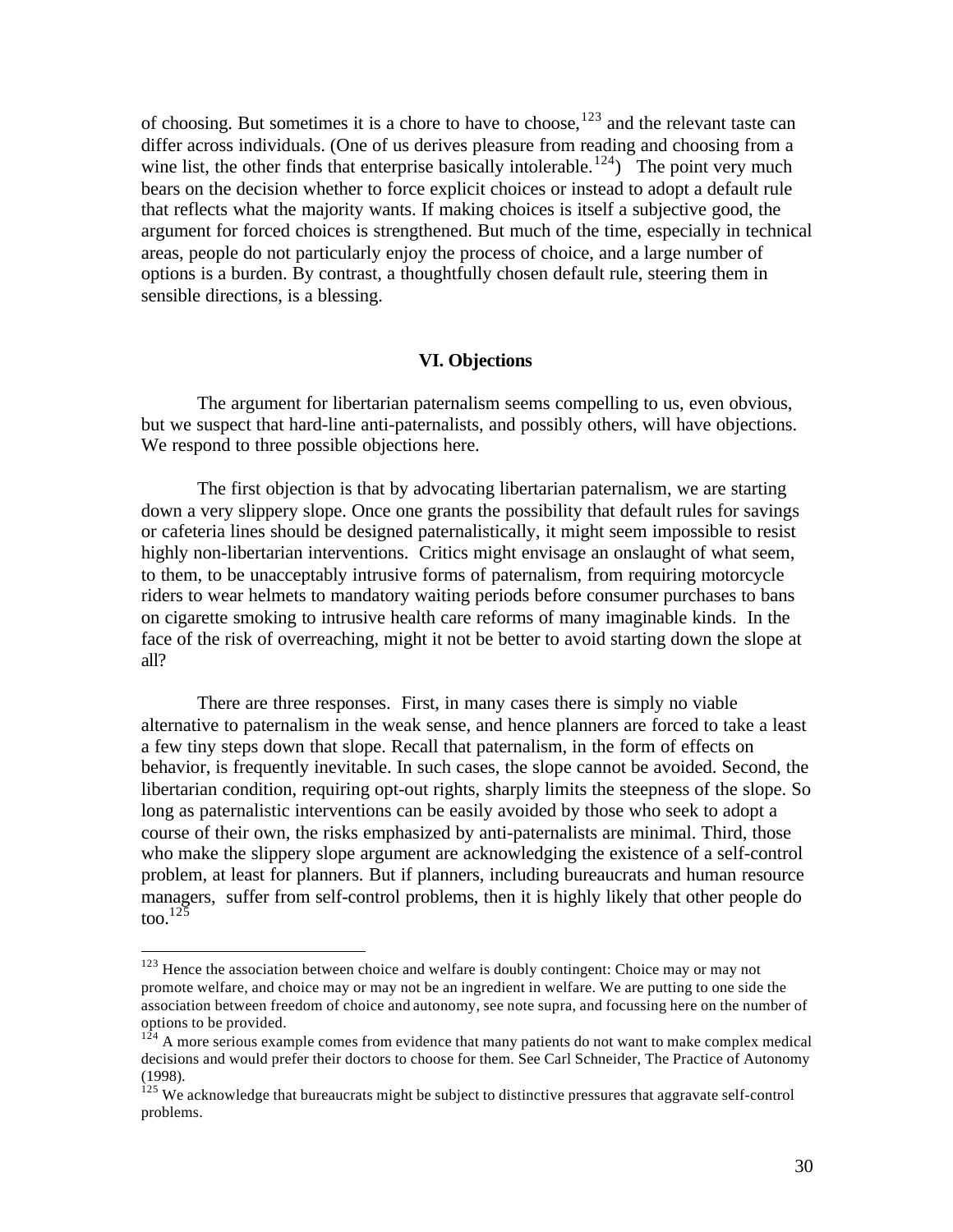A second and different sort of objection is based on a deep mistrust of the ability of the planner (especially the planner working for government) to make sensible choices. Even those who normally believe that everyone chooses rationally treat with deep skepticism any proposal that seems to hinge on rational choices by bureaucrats. Part of the skepticism is based on a belief that bureaucrats lack the discipline imposed by market pressures; part of it is rooted in the fear that well-organized private groups will move bureaucrats in their preferred directions. We happily grant that planners are human, <sup>126</sup> and thus are both boundedly rational and subject to the influence of objectionable pressures. Nevertheless, as we have stressed, these human planners are sometimes forced to make choices, and it is surely better to have them trying to improve people's welfare rather than the opposite. In emphasizing the important effect of plan design on choice (a point underappreciated by economists, lawyers, and planners), we hope to encourage plan designers to become more informed. And by arguing for a libertarian check on bad plans, we hope to create a strong safeguard against ill-considered or ill-motivated plans.

A third objection would come from the opposite direction. Enthusiastic paternalists, emboldened by evidence of bounded rationality and self-control problems, might urge that in many domains, the libertarian position is quite implausible. At least if the focus is entirely or mostly on welfare, it might seem clear that in certain circumstances, people should not be given freedom of choice, for the simple reason that they will choose poorly. In those circumstances, why should anyone insist on libertarian paternalism, as opposed to unqualified or nonlibertarian paternalism?

This objection raises complex issues of both value and fact, and we do not intend to venture into difficult philosophical territory here.<sup>127</sup> Our basic response is threefold. First, we reiterate our understanding that planners are human, and so the real comparison is between boundedly rational choosers with self-control problems and boundedly rational planners facing self-control problems of their own. <sup>128</sup> It is doubtful that the comparison can sensibly be made in the abstract. Second, an opt-out right operates as a safeguard against confused or improperly motivated planners, and in many contexts, that safeguard is crucial even if it potentially creates harm as well. Third, nothing we have said denies the possibility that in some circumstances, it makes best sense to impose significant costs on those who reject the proposed course of action, or even to deny freedom of choice altogether. Indeed, the discussion in Part V can easily be developed into an account of what those circumstances are likely to be. The factors identified there might well be taken as a basis for deciding whether and when to block choices. Our only qualification is that when third party effects are not present, the general presumption should be in favor of freedom of choice, and that presumption should be rebutted only when individual choice is demonstrably inconsistent with individual welfare.<sup>129</sup>

<sup>126</sup> See Jolls, supra note, at 1543.

 $127$  See Dworkin, supra note, for discussion.

<sup>&</sup>lt;sup>128</sup> See the discussion of behavioral bureaucrats in Jolls et al., supra note, at 1543-45.

 $129$  This is a necessary condition, not a sufficient one; believers in autonomy will not agree that welfarist concerns override freedom of choice. We do not attempt to speak to the underlying debates here; libertarian paternalists need not take a stand on the competing positions. For relevant discussion, see Dworkin, supra note.